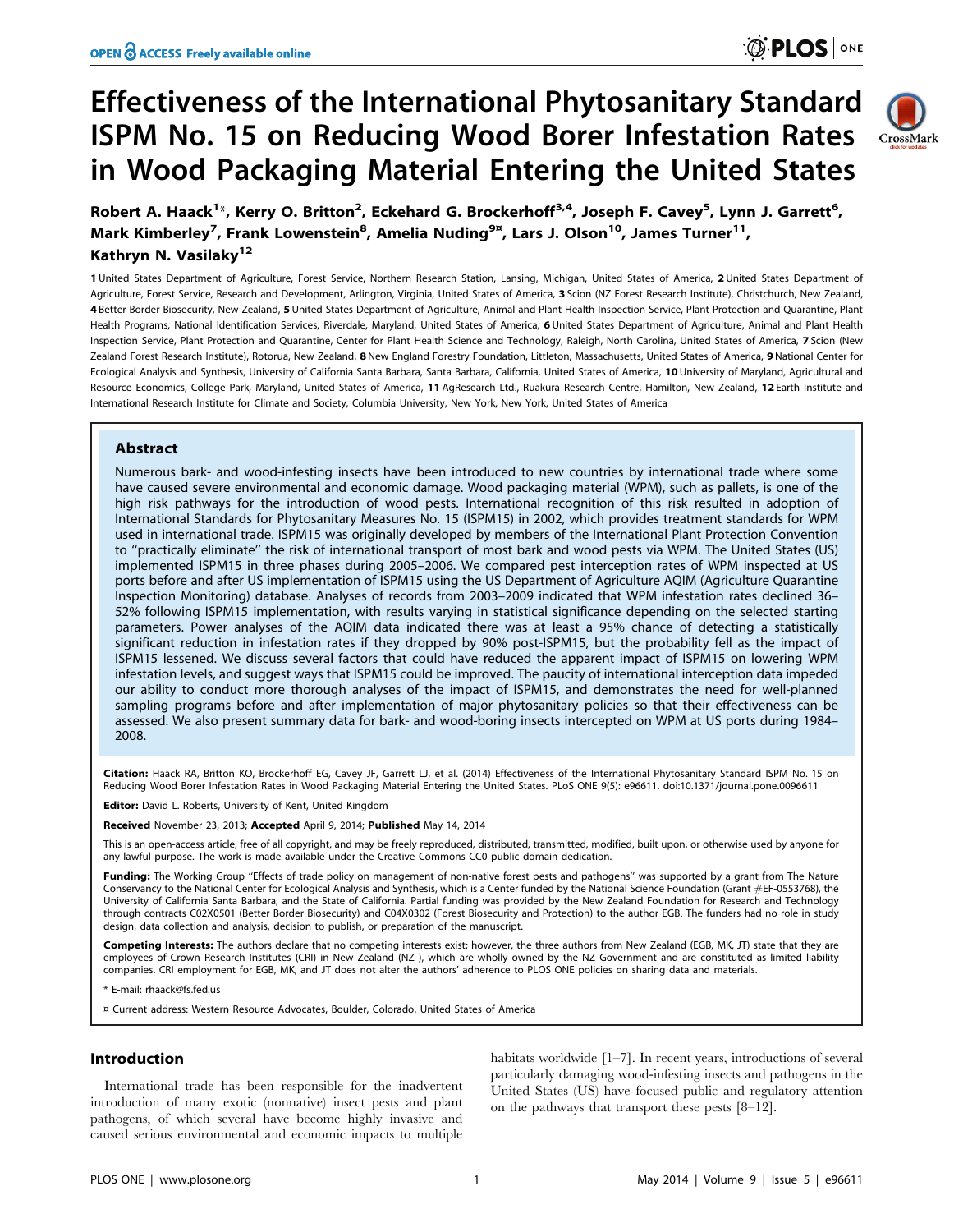Wood-feeding insects are commonly associated with wood packaging material (WPM), which includes items such as pallets, crates, and dunnage (wood used to brace cargo). Packaging for overseas shipments is commonly constructed from wood because it is relatively inexpensive, generally abundant, renewable, and easily manufactured and repaired. Unfortunately, wood used to construct WPM can be infested with a wide variety of bark and wood pests and thereby serve as a pathway for pest movement. Wood-feeding insects can also be transported in logs, lumber, fuelwood, live plants, and various manufactured wood articles  $[12-16]$ .

As international trade volumes soared in recent decades, many countries became concerned about repeated introductions of invasive forest insects and disease organisms, such as Asian longhorned beetle, Anoplophora glabripennis (Motschulsky) (Coleoptera: Cerambycidae), and pinewood nematode, Bursaphelenchus xylophilus (Steiner et Buhrer) Nickle (Nematoda: Aphelenchoididae), as well as the WPM pathway that often vectors these pests. In response, members of the International Plant Protection Convention (IPPC) developed and adopted International Standards for Phytosanitary Measures No. 15 (ISPM15) in 2002, which provided details on approved phytosanitary treatments for WPM used in international trade [17]. A core value of these international standards is the harmonization of national regulations, which facilitates trade. The original stated goal of ISPM15 in 2002 was to ''practically eliminate the risk for most quarantine pests and significantly reduce the risk from a number of other pests'' by means of either heat treatment or methyl bromide fumigation of WPM [17]. ISPM15 was slightly revised in 2006 [18], and in 2009 the IPPC adopted several important changes such as lengthening the fumigation exposure time, requiring WPM to be made from debarked wood, requiring debarking prior to fumigation, and specifying tolerance limits on the maximum allowable size for individual patches of residual bark [19]. In addition, the goal of ISPM15 was reworded in 2009 to read as follows ''to reduce significantly the risk of introduction and spread of most quarantine pests'' associated with WPM [19]. The next version of ISPM15 was published in 2011 but consisted simply of changes in text formatting [20]. The newest version of ISPM15 was approved in 2013 and formally adopted heat treatment using dielectric heating (e.g. microwave) along with the corresponding treatment code DH [21]. More than 78 countries (considering the European Union as 27 countries) have implemented ISPM 15 through October 2013. It is important to recognize that the ISPM15 standards can be applied to wood from any tree species, including tropical and boreal species, as well as softwoods (conifers) and hardwoods (angiosperms).

The United States implemented ISPM15 in three phases over a 10-month period from 16 September 2005 to 5 July 2006. On 16 September 2005 the United States implemented Phase 1, which consisted of officially informing importers and the appropriate National Plant Protection Organization of the exporting country if live pests were found in WPM or if the WPM was not marked in compliance with ISPM15. Phase 2 began on 1 February 2006 and required that all WPM entering the United States (except from Canada) meet ISPM15 treatment standards and be marked accordingly. As part of Phase 2, noncompliant shipments and WPM could be denied entry to the United States, or if feasible, the noncompliant WPM would be removed from the shipment and exported at the expense of the importer, and thereby allow the imported products to enter the United States. Phase 3 began on 5 July 2006 and continues to the present and requires that noncompliant WPM and the associated commodities be immediately exported, usually returning it to the country of origin [22].

The objective of the present paper was to compare pre- and post-ISPM15 infestation rates of WPM associated with imports entering the United States. In this paper, we use the term ''infestation rate'' to refer to the percentage of consignments with WPM in which live pests were found in WPM when the imported consignments were inspected on arrival at US ports. We expected that if the data from the pre- and post-ISPM15 surveys were comparable then we could estimate the effect that ISPM15 had on WPM infestation rates. Further, we anticipated that implementation of ISPM15 would substantially reduce the number and frequency of live pests in WPM because the supporting documents that accompanied the early drafts of ISPM15 indicated that the proposed treatments for WPM were highly effective against many wood-associated insects and fungal pathogens [23–24]. The use of interception data for this purpose seemed acceptable because interception records are among the few datasets available that provide insights into the identity and relative infestation rate of pests associated with traded commodities and WPM [8,15,25]. We were able to find one large US dataset with interception data that had been collected in a standardized manner both pre- and post-ISPM15, which upon analysis indicated a moderate decline in pest interceptions on WPM after ISPM15 implementation.

Documenting the actual level of effectiveness of an international policy such as ISPM15 and evaluating the suitability of existing data for such an analysis is important for at least three reasons. First, it is important for determining the level of phytosanitary risk still associated with WPM and whether further revisions to ISPM15 are needed, or if individual countries may wish to require additional measures based on a pest risk assessment. Second, it is essential for estimating and understanding the economic costs and benefits of the implemented policy. And, third, it provides insights into the types of data that should be collected in advance of future international standards. For example, the recent approval of ISPM 36 in 2012 [26], which deals with plants for planting, provided such an opportunity.

#### ISPM15 Standards

To fulfill the requirements of ISPM15, WPM used in international trade must be marked (stamped) in a specific way to indicate that the WPM was subjected to an approved phytosanitary treatment [21]. The official mark includes the IPPC logo, a 2-letter country code indicating in which country the wood was treated, a producer code to indicate the treatment provider, and a treatment code to specify the treatment used, such as HT for heat treatment or MB for methyl bromide fumigation [21]. Each version of ISPM15 has provided more details on how the wood treatments should be conducted, and even more details were added to the 2013 version [21]. After research showed that barkand wood-infesting insects, both primary and secondary colonizers, could infest and develop in wood after treatment, especially when bark was present [27–28], a debarking requirement for WPM was added in 2009. The tolerance limits for residual bark specified that pieces of bark could remain on WPM after debarking if individually they were either less than 3 cm in width (regardless of their length) or if they were greater than 3 cm wide but less than 50 square centimeters in total surface area [19–21]. The debarking requirement was not yet in place during the period of time analyzed in the present study.

## Pests Commonly Associated with WPM

The principal bark- and wood-boring insects of quarantine concern for the United States include insects in the beetle (Coleoptera) families Buprestidae, Cerambycidae, Curculionidae (including Platypodinae and Scolytinae); the woodwasp family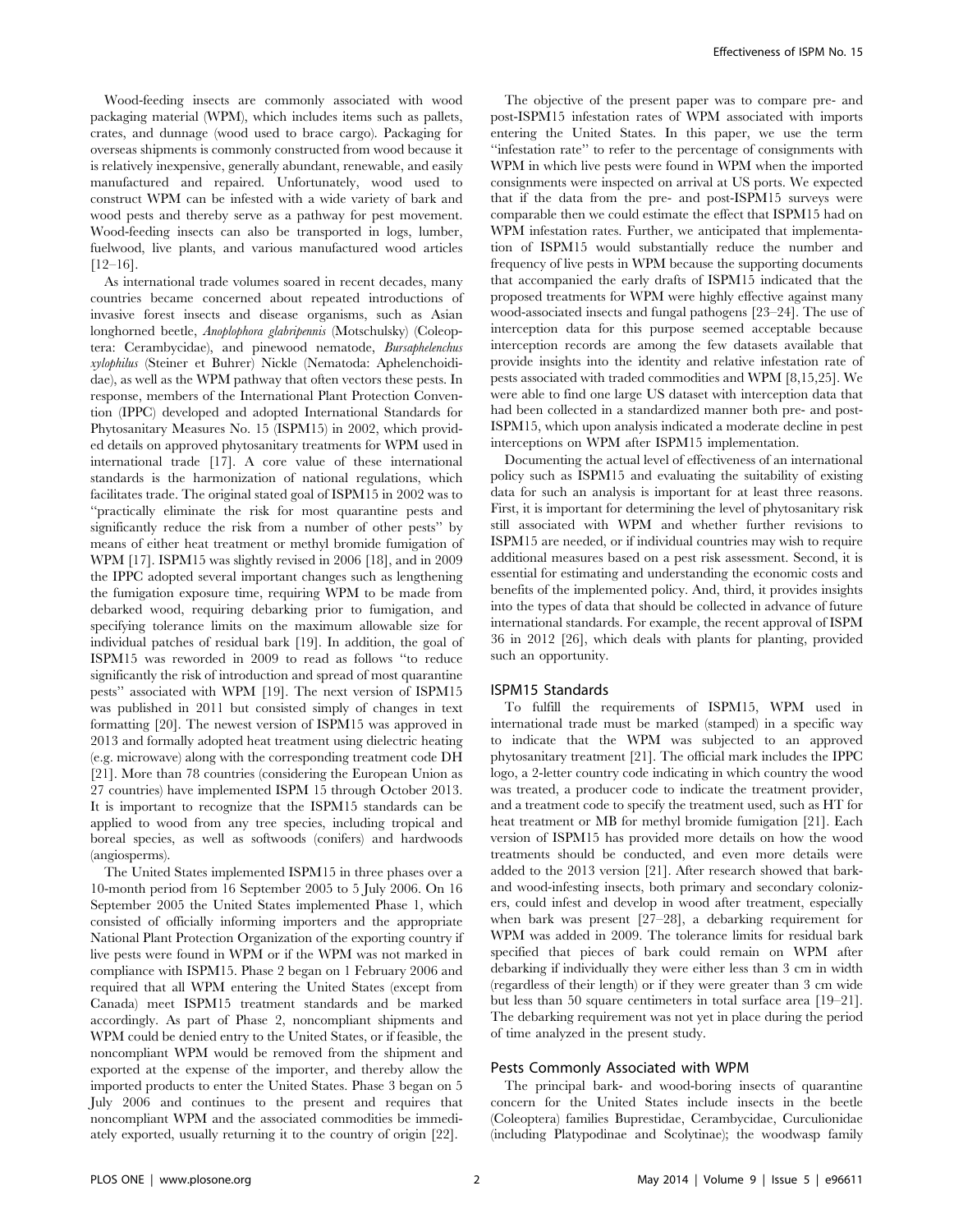Siricidae (Hymenoptera), and the moth (Lepidoptera) families Cossidae and Sesiidae. Elsewhere in the world there are many other wood pests of concern to specific countries, including species of powderpost beetles (Bostrichidae, including Lyctinae), woodboring flies (Diptera), termites (Isoptera), as well as wood-decay fungi and nematodes [29–32]. It is important to note that many powderpost beetles and termites are secondary colonizers of treated wood, and therefore are rarely the target pests when ISPM15 treatments are applied to newly constructed WPM.

#### International Pest Interception Databases

Several countries maintain databases of plant pests that are intercepted at their ports of entry, including maritime ports, airports, and international border crossings. For example, longterm pest interception databases have been maintained by governments and plant protection organizations in Australia, Canada, Chile, Europe and North Africa (by the European and Mediterranean Plant Protection Organization, EPPO), Mexico, New Zealand, and the United States. Typically, inspectors target high-risk products or pathways, rather than conduct random surveys. In addition, interception records are usually included in a country's database only when pests are found although there are exceptions (such as the AQIM database used in the present study).

#### Earlier Surveys for WPM-Associated Pests

A comprehensive review of the literature, involving online literature searches as well as direct contacts with several plant protection organizations worldwide, provided a limited number of estimates of WPM infestation rates from before implementation of ISPM15 [33–35] and after [28,36] (Table 1). In general, the pre-ISPM15 surveys were expressed on a consignment basis, such as all WPM in a single shipping container. In contrast, the sampling units used in the two post-ISPM15 surveys were individual WPM items such as a single pallet or a single piece of dunnage. Therefore, the results of these pre- and post-ISPM15 surveys were not directly comparable. Nevertheless, in the pre-ISPM15 surveys, WPM infestation rates ranged from a high of 4.3% of containerized maritime consignments [33] to a low of 0.06% for air cargo consignments [35]. By contrast, in the two post-ISPM15 surveys that involved mostly maritime containerized cargo, infestation rates of individual WPM items ranged from 0.1% [28] to 0.5% [36] (Table 1).

We found only one publication, a master's thesis [37], which compared interception data that had been collected in a similar manner both before and after implementation of ISPM15. In this study, the author summarized the insect interceptions on WPM that were associated with 10,870 consignments that arrived at the maritime port of San Antonio, Chile during the 18 months immediately before (7733 consignments) and 12 months immediately after (3137) implementation of ISPM15 in Chile. The interception data were expressed on a consignment basis, and included live bark- and wood-infesting insects that were intercepted in WPM. Overall, data from Sánchez-Salinas [37] indicated that the infestation rate of WPM entering Chile fell 47% after ISPM15 was implemented (Table 1).

#### USDA Pest Interception Databases

The US Department of Agriculture (USDA) Animal and Plant Health Inspection Service (APHIS) maintains two major databases for records of pest interceptions on imported goods at US ports: AQIM (Agriculture Quarantine Inspection Monitoring) and PestID (Pest Interception Database, which was formerly called Port Information Network or PIN). AQIM is a statistically based inspection program based on random sampling of imported shipments at selected US ports. AQIM was designed to monitor the approach rate of agricultural risks on different pathways, and consists of daily or weekly random sampling of international cargo, mail, vehicles, and passenger baggage [38]. WPM was first targeted for inspection in AQIM in 2003 and usually consisted of sampling two containers per week at each of more than 40 participating US ports. Sample selection occurs randomly among commodities known to have associated WPM using a statistically robust stratified sampling plan. Infestation data for WPM are recorded on a consignment basis based on the number of distinct consignments within each of the sampled shipping containers. For each pest interception in AQIM, information is recorded on all pests found to the lowest taxonomic level possible (usually family, genus or species), as well as on the type of cargo inspected, type of WPM present, compliance with ISPM15 marking, and the presence or absence of bark on the WPM. For WPM, all plant pests found are recorded in AQIM, including both bark- and wood-infesting insects as well as those that inadvertently contaminated or ''hitchhiked'' with the shipment. Negative data, where no pests are found, are also recorded by consignment in AQIM, which allows the calculation of infestation rates (contrary to other interception data where negative inspections are typically not documented).

PestID includes interceptions records of all classes of plant pests intercepted at over 300 ports of entry in the United States, including bark- and wood-infesting insects found in association with WPM. As of January 2014, there were more than 2.5 million interception records in PestID that were recorded since 1984 when what is now known as PestID started as a computerized database. PestID records include information on the identity of intercepted pests, the commodity involved and its country of origin, date and place of interception, and many other details associated with the shipment and inspection such as whether the intercepted pest was associated with WPM. Unlike AQIM, however, PestID does not include information on shipments where no pests were found, and the inspections are not random, but are targeted at specific products, pathways, or countries.

There are other challenges when attempting to interpret PestID data. For example, although APHIS issues inspection guidelines for certain commodities [39], much work prioritization is left to the discretion of experienced, local personnel at the individual ports. As a result, for some commodities and items like WPM, the percentage of arriving shipments inspected can vary over time and among ports. Inspectors may target shipments based on a perceived risk of infestation for certain commodities from particular countries of origin and shippers. Additionally, priority inspection targets vary among ports due to the profile of work to be performed. For example, port inspectors who must clear large volumes of perishable fruits, vegetables, or cut flowers will likely spend less effort inspecting WPM associated with machine parts or quarry products than inspectors at ports that do not receive many perishables. Other limitations on the utility of PestID include: 1) that the data cannot provide an estimate of the number of pests arriving because not all shipments are inspected and inspectors may stop looking at a particular consignment once the first quarantine pest is found, 2) data on many intercepted pests that were classified as ''non-quarantine significant pest '' taxa (e.g., cosmopolitan species or species that were regarded to be of low risk) were not included in PestID until March 2009, and 3) variation over time in the numbers of inspectors and their focus likely affected the numbers and kinds of pests that were intercepted.

Although the sampling protocols used in PestID are not random, PestID data are still useful in identifying the most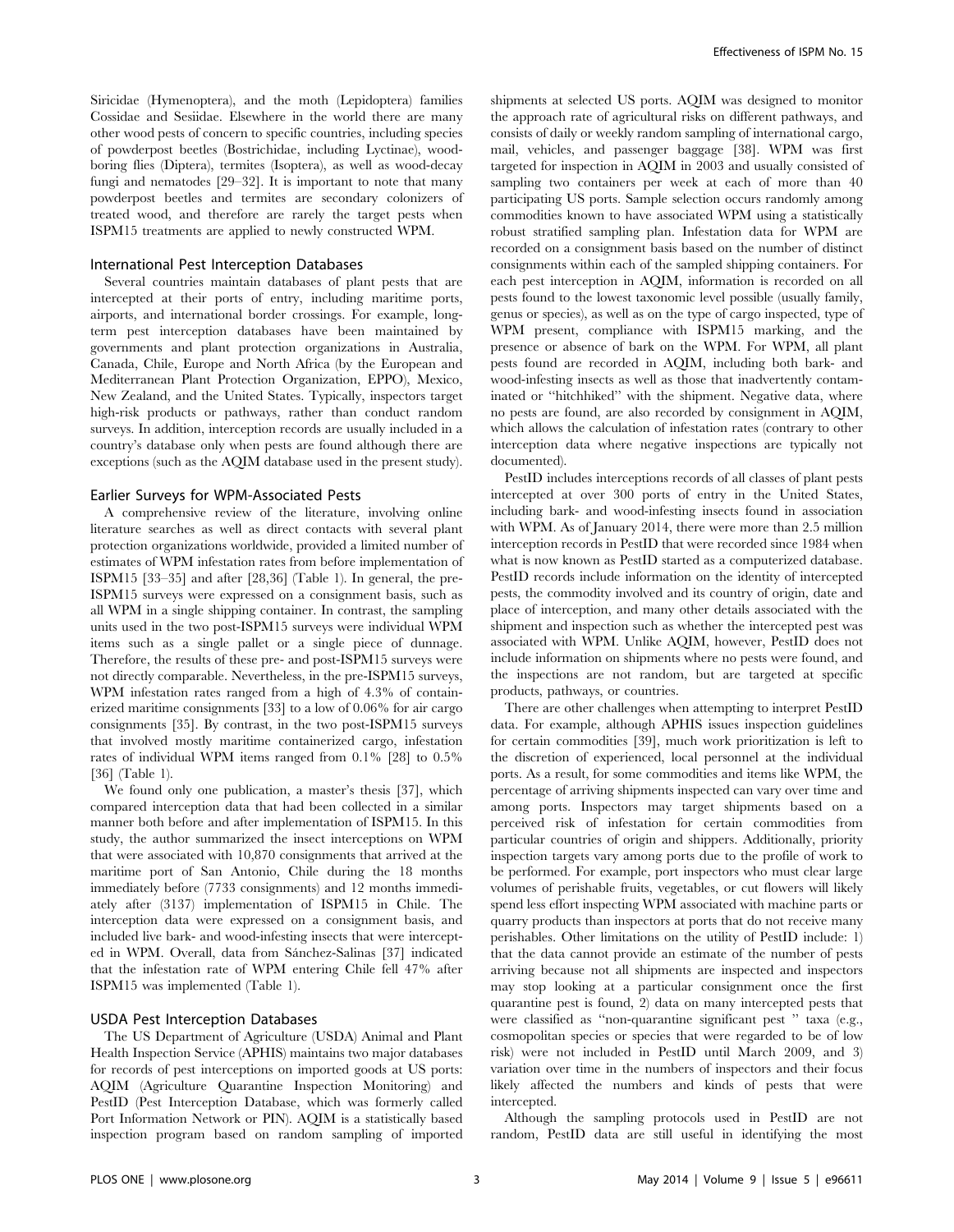Table 1. Summary data for the incidence of live insects found in association with WPM during surveys of imported goods that were conducted before or after implementation of Table 1. Summary data for the incidence of live insects found in association with WPM during surveys of imported goods that were conducted before or after implementation of ISPM 15 in various countries. ISPM 15 in various countries.

| Country where<br>survey was<br>conducted | Year of<br>survey | pre-ISPM15 or<br>post-ISPM15?<br>Was survey<br>conducted | vas<br>Type of port<br>where survey<br>conducted <sup>a</sup> | Sampling unit<br><b>inspected<sup>b</sup></b><br>for WPM | No. of wood items<br>or consignments<br>inspected | consignments infested with<br>Percent of wood items or<br>live insects <sup>c</sup> | consignments or WPM<br>Percent of inspected<br>items with bark <sup>d</sup> | Reference                              |
|------------------------------------------|-------------------|----------------------------------------------------------|---------------------------------------------------------------|----------------------------------------------------------|---------------------------------------------------|-------------------------------------------------------------------------------------|-----------------------------------------------------------------------------|----------------------------------------|
| New Zealand                              | 1989-91           | Pre-ISPM15                                               | Seaport (Con)                                                 | Consignment                                              | 1,366                                             | 4.32%                                                                               | 5.0%                                                                        | Bulman (1992) [33]                     |
| New Zealand                              | 1993              | Pre-ISPM15                                               | Seaport                                                       | Consignment                                              | 7,916                                             | 0.67                                                                                | 3.5                                                                         | Bulman (1998) [34]                     |
| Australia                                | 1997-99           | Pre-ISPM15                                               | Seaport (Con)                                                 | Consignment                                              | 56,193                                            | 0.38                                                                                | 5.9                                                                         | Salvage (1999) [35]                    |
| Australia                                | 1997-99           | Pre-ISPM15                                               | Con)<br>Seaport (Non-                                         | Consignment                                              | 1,104                                             | 0.27                                                                                | 5.5                                                                         | Salvage (1999) [35]                    |
| Australia                                | 1997-99           | Pre-ISPM15                                               | Airport                                                       | Consignment                                              | 62,701                                            | 0.062                                                                               | $\overline{1}$                                                              | Salvage (1999) [35]                    |
| Chile                                    | 2004-05           | Pre-ISPM15                                               | Seaport                                                       | Consignment                                              | 7,733                                             | 0.181                                                                               | n.a.                                                                        | Sánchez-Salinas<br>$(2007)$ [37]       |
| Chile                                    | 2005-06           | Post-ISPM15                                              | Seaport                                                       | Consignment                                              | 3,137                                             | 0.096                                                                               | n.a.                                                                        | Sánchez-Salinas<br>$(2007)$ [37]       |
| Australia                                | 2005              | Post-ISPM15                                              | Seaport                                                       | Individual WPM items                                     | 19,522                                            | 0.51                                                                                | 51                                                                          | Zahid et al. (2008)<br>$\overline{36}$ |
| υsΑ                                      | 2006              | Post-ISPM15                                              | Sea & land ports                                              | Individual WPM items                                     | 5,945                                             | 0.11                                                                                | 9.4                                                                         | Haack & Petrice<br>$(2009)$ $[28]$     |
|                                          |                   |                                                          |                                                               |                                                          |                                                   |                                                                                     |                                                                             |                                        |

"Seaport = maritime seaports; Con = containerized cargo; Non-Con = non-containerized cargo, also called break bulk cargo; Land ports = land border crossing between Mexico and USA.<br>"WPM = wood packaging material. Consignmen Seaport = maritime seaports; Con = containerized cargo; Non-Con = non-containerized cargo, also called break bulk cargo; Land ports = land border crossing between Mexico and USA.

WPM = wood packaging material. Consignment = typically these are imported goods that are similar in nature, have a similar origin, have been packaged and shipped in a similar manner, and have arrived at a port-of-entry at same time. WPM items = individual units such as one entire pallet, or all crating associated with one imported product, or one piece of dunnage. same time. WPM items = individual units such as one entire pallet, or all crating associated with one imported product, or one piece of dunnage.

ISPM15 was not statistically significant (P=0.23, Fisher's exact test, one-tailed). Zahid et al. [36] presented actual infestation levels of individual WPM items with the ISPM15 mark that were sampled at three maritime sea WPM infestation levels were based on values reported by the authors or on calculations based on data they included in their published papers. The infestation rate in Bulman [33] was based on the 1366 consignments that definitely contained WPM (i.e., cases, crates, pallets, and skids) as presented in Table 3 of that paper. These inspections were based on a random sample of less-than-full container loads. The rate in Bulman [34] was based risk by the inspector and consisted of "door inspections" in which the doors at the end of the container are opened and all commodities are inspected as well as possible without removal. The values given in Salvage [35] we published infestation levels and the containerized cargo was for less-than-full container loads; no information was given on how the consignments were selected. Values in Sánchez-Salinas [37] were for all consignments with that arrived at the maritime port of San Antonio, Chile, during the 30-month inspection period (18 mo pre- and 12-mo post-ISPM15), and were based on data in Tables 8 and 10 in the thesis [37] after deleting the bostrichid that the analysis would be similar to our analysis of the AQIM data. Using the sample size data presented in Sanchez-Salinas [37], the calculated 47% reduction in infestation rate of WPM entering Chile after implementation that the analysis would be similar to our analysis of the AQM data. Using the sample size data presented in Sanchez-Salinas [37], the calculated 47% reduction in infestation rate of WPM entering Chile after implementation however, the authors did not state how the WPM items were selected. Haack and Pertice [28] presented infestation levels of individual WPM items sampled at five seaports and one land border crossing during a 2-wk period at cWPM infestation levels were based on values reported by the authors or on calculations based on data they included in their published papers. The infestation rate in Bulman [33] was based on the 1366 consignments that definitely contained WPM (i.e., cases, crates, pallets, and skids) as presented in Table 3 of that paper. These inspections were based on a random sample of less-than-full container loads. The rate in Bulman [34] was based 7916 consignments listed in Table 4 of that paper that definitely contained WPM, using the same categories listed for Bulman [33]. These inspections targeted primarily containers with full-container loads of cargo consider 7916 consignments listed in Table 4 of that paper that definitely contained WPM, using the same categories listed for Bulman [33]. These inspections targeted primarily containers with full-container loads of cargo consider risk by the inspector and consisted of "door inspections" in which the doors at the end of the container are opened and all commodities are inspected as well as possible without removal. The values given in Salvage [35] we published infestation levels and the containerized cargo was for less-than-full container loads; no information was given on how the consignments were selected. Values in Sánchez-Salinas [37] were for all consignments with that arrived at the maritime port of San Antonio, Chile, during the 13-mo onthi inspection period (18 mo pre- and 12-mo post-ISPM15), and were based on data in Tables 8 and 10 in the thesis [37] after deleting the bostrich SPM15 was not statistically significant (P=0.23, Fisher's exact test, one-tailed). Zahid et al. [36] presented actual infestation levels of individual WPM items with the ISPM15 mark that were sampled at three maritime seap however, the authors did not state how the WPM items were selected. Haack and Petrice [28] presented infestation levels of individual WPM items sampled at five seaports and one land border crossing during a 2-wk period at each port; the sampled WPM items were from containers that were selected for inspection during normal port operations.<br><sup>a</sup>Percentage values for the frequency at which bark was found is based on the same sampling protocol d dPercentage values for the frequency at which bark was found is based on the same sampling protocol described above in footnote c. each port; the sampled WPM items were from containers that were selected for inspection during normal port operations. doi:10.1371/journal.pone.0096611.t001 doi:10.1371/journal.pone.0096611.t001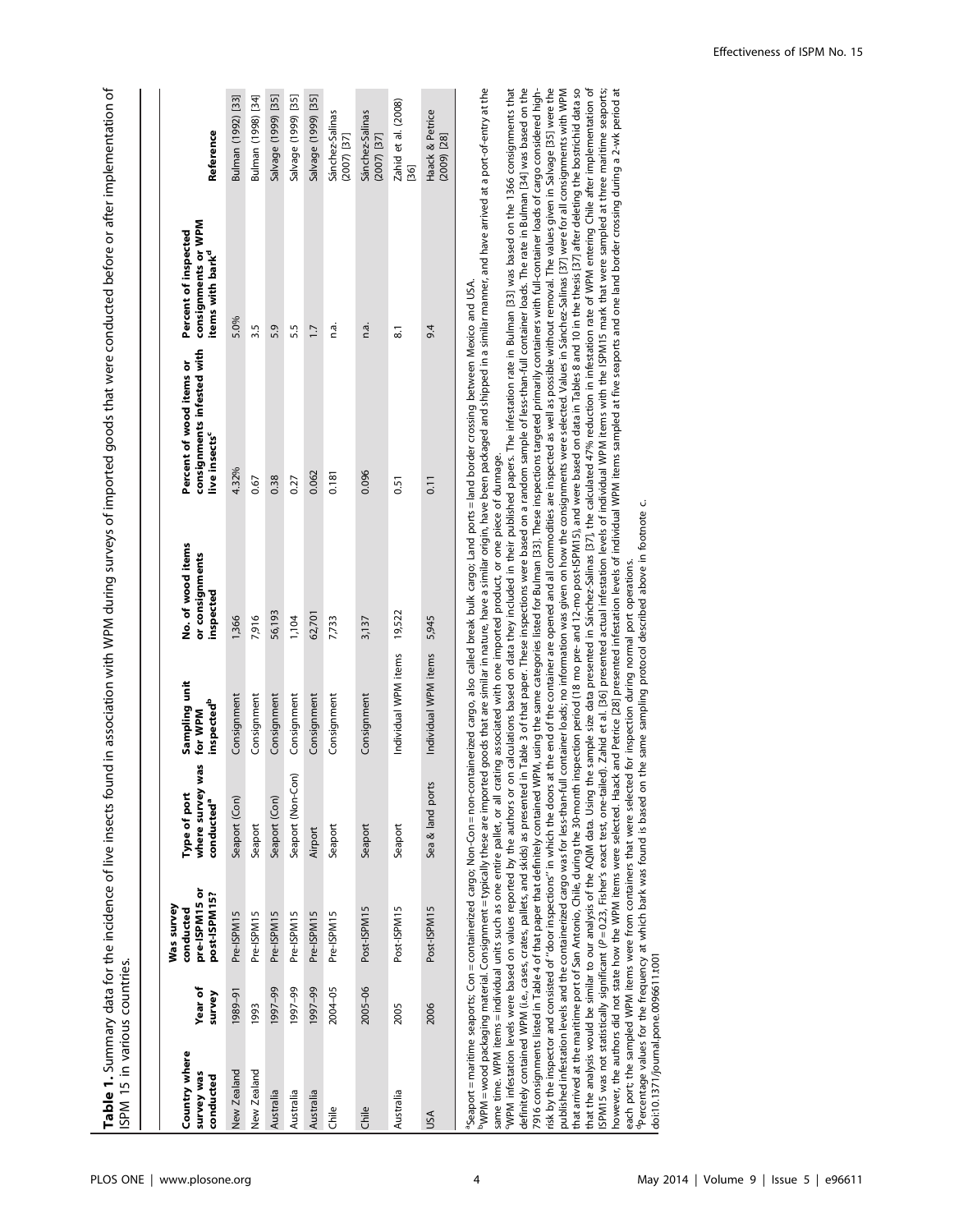common types of pests arriving in the United States, their countries of origin, and the commodities and pathways they were most often associated with [13,16,40]. We report various PestID summary statistics below.

# Methods

# AQIM Data Analyses

We analyzed AQIM records where WPM was recorded for a 6 year period from October 2003 through September 2009. This period was chosen because it begins when APHIS started inspecting WPM as part of the AQIM program and ended in 2009, which was the year when several changes were made to ISPM15 [19]. Therefore, the data analyzed during the post-ISPM15 period in the present paper were collected during a period with consistent regulations. We excluded Canadian shipments from our analysis because the United States did not require Canadian WPM to meet ISPM15 standards during the sampling period. The policy of limited inspection on shipments from Canada is largely because most bark- and wood-infesting insects native to Canada are also native to the United States and because the long shared and largely forested border between the two countries presents no barriers to the migration of native or non-native insects. For example, about 97% of bark and ambrosia beetle species (Scolytinae) native to Canada are also native to the United States [41]. Similarly, we excluded all Chinese imports from our AQIM analysis because as of 17 December 1998, which was nearly six years prior to US implementation of ISPM15, the United States began regulating WPM from China in response to the rapidly increasing frequency of pest interceptions on Chinese WPM in the 1990s and the discoveries of Asian longhorned beetle infestations in New York in 1996 and Illinois in 1998 [8,42–43]. This 1998 regulation on WPM [43] only affected exports from China to the United States. During the period from 1999 until US implementation of ISPM15, noncompliant Chinese shipments were typically fumigated at US ports, whereas after US implementation of ISPM15 most noncompliant shipments were sent back China. In addition, given that Mexico was the origin of more AQIM records than any other country (34% of all AQIM records during the 6-year study period, and 41% of the dataset after removal of the Canadian and Chinese records), we analyzed the remaining data both with and without the records from Mexico. The large number of Mexican consignments in the AQIM database was because several US-Mexico border crossings participated in AQIM program.

In our analyses, we tested separately the initial dates of Phase 1 (16 September 2005) and Phase 3 (5 July 2006) as the division points between pre- and post-implementation of ISPM15. For each date, we tested two scenarios: 1) exclusion of all data related to Canadian and Chinese imports, and 2) exclusion of all data related to Canadian, Chinese, as well as Mexican imports (for reasons explained above). We constructed a  $2\times 2$  contingency table for each scenario, comparing pre- and post-ISPM15 infestation rates of WPM, and analyzed each for statistical significance using Fisher's exact test (right-sided probability, PROC FREQ) [44]. We used a significance level of  $\alpha = 0.1$  because infestation rates of WPM are typically low and we wished to reduce the likelihood of committing a Type II error (i.e., a false negative). We also calculated the power of our analysis to detect large reductions in pest infestation rates using presumed treatment effectiveness levels for ISPM15 of 50%, 70% and 90% mortality of the WPMassociated quarantine pests (PROC POWER) [44]. These results, tested with  $\alpha = 0.05$  and 0.1, would indicate the probability of detecting a 50%, 70% and 90% change in infestation rate had one

occurred. When calculating the post-ISPM15 infestation rates in the above analyses, we only used data for those consignments in which the WPM was apparently compliant with ISPM15, i.e., stamped with the ISPM15 mark. We also calculated on an annual basis the percent of inspected consignments in which the WPM had the proper ISPM15 mark after US implementation of ISPM15 (2005–2009), and analyzed the data with nonlinear regression (PROC NLIN) [44]. In addition, we used methods similar to those described above to compare the pre- and post-ISPM15 infestation rates of WPM from the single country of Italy, which was the country of origin for the most borer interceptions on WPM that entered the United States during 1985–2000 [8].

#### PestID Data Analyses

PestID data cannot be used to statistically analyze for the effects of ISPM15 on interception rates because the data are collected in a nonrandom manner and the number of inspections where no pests are found is not recorded. Nevertheless, we did extract all interceptions of bark- and wood-boring insects in PestID from the 25-year period 1984 through 2008 to demonstrate changes over time in the types of borers being intercepted, the countries of origin, and the imported commodities most often associated with wood pests. As noted earlier, we recognize that the PestID data can be influenced by many factors such as changes in interception policies, staffing, etc. We restricted the dataset to those families of wood borers that were consistently targeted during port inspections over the 25-year period: Buprestidae, Cerambycidae, Cossidae, Curculionidae (including Platypodinae and Scolytinae), Sesiidae, and Siricidae. For records where the imported commodity was reported, we assigned the commodity to one of several trade sectors according to the Global Trade Analysis Project (GTAP) [45–46]. For example, some of the common GTAP sectors that we used included fabricated metal products (e.g., ironware, metalware, tubes, and wire), primary metals (e.g., aluminum, iron, and steel), machinery and equipment, quarry products (e.g., granite, marble, and slate), and fruit and vegetables.

# Results

## AQIM

Overall, there were 34,981 inspection records of consignments that contained WPM in the AQIM database from October 2003 through September 2009. These consignments came from 137 countries, with the top 15 countries being Mexico (33.7%), Italy (14.2%), Canada (13.4%), Netherlands (4.4%), China (4.1%), Costa Rica (3.8%), Guatemala (2.9%), Ecuador (1.9%), Dominican Republic (1.7%), Brazil (1.7%), India (1.6%), Spain (1.6%), Turkey (1.5%), Honduras (1.3%), and Germany (0.9%). WPMassociated insects of quarantine significance were intercepted on only 50 of the 34,981 consignments (0.14%). These 50 interceptions were associated with imports from 16 countries that represented 4 world regions, including 16 records from 4 Asian countries, 17 from 7 European countries, 14 from 2 Central American countries (including Mexico), and 3 records from 3 South American countries (Table S1). No wood pests were found on the Canadian imports. The 50 insect interceptions consisted of 26 interceptions of Cerambycidae, 22 Scolytinae, 1 Platypodinae, and 1 Cossidae (Table S1).

The percentage of consignments with compliant WPM (i.e., WPM with the official ISPM15 mark) entering the United States increased steadily from 2005 to 2009 (Figure 1). Overall, for all countries (after excluding data from Canada), WPM associated with 21,993 of 23,551 consignments was marked correctly from September 2005 to October 2009 (93%). When the data were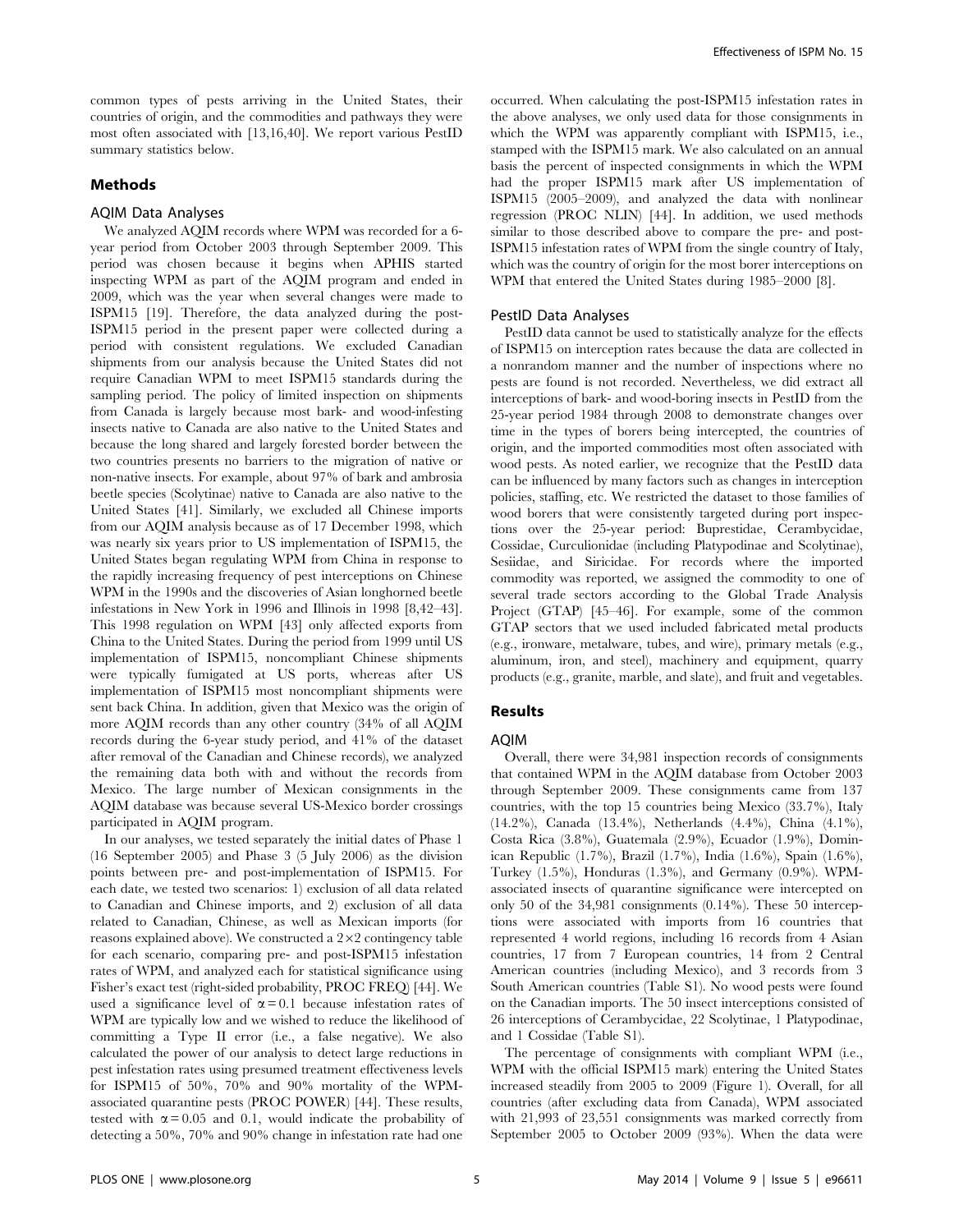presented on an annual basis, the percentage of compliant WPM entering the United States increased significantly  $(P<0.001)$  from about 72% in 2005 to nearly 98% in 2009 (Figure 1). Similarly, for the 4084 post-ISPM15 Canadian consignments with WPM, which were not required to meet ISPM15 standards when shipping to the United States, the percentage of WPM with the ISPM15 mark nevertheless also increased over time but was consistently and expectedly much lower than the rest of the world (Figure 1), being about 6% in 2005, 12% in 2007, and 24% in 2009.

The actual pre- and post-ISPM15 infestation rates of WPM entering the United States ranged from 0.17 to 0.25% pre-ISPM15 to 0.11 to 0.12% post-ISPM15 (Table 2). Recall that the post-ISPM15 values were calculated using only consignments with compliant (marked) WPM. Based on the above pre- and post-ISPM15 infestation rate values, the infestation rate of WPM entering the United States declined by 36–52% after implementation of ISPM15, depending on which countries and division dates were used in the analyses (Table 2). Of the four scenarios tested, only one resulted in a reduction that was statistically significant at the  $P = 0.1$  level, while the other three scenarios had P values that ranged from 0.111 to 0.127 (Table 2). In general, there was a greater reduction in infestation rates when the Phase 1 date was used to divide the pre- and post-ISPM15 sampling periods, or when data from Mexico (in addition to Canada and China) were deleted prior to analysis (Table 2).

Results of the power analyses for data associated with the Phase-1 dividing date (Table 2), indicated that with the available sample size there was nearly a 96% probability of detecting a statistically significant reduction in infestation rates of WPM if ISPM15 had reduced the number of infested shipments by 90%, depending on the scenario tested (with and without data from Mexico) and the alpha level selected (0.1 or 0.05) (Table 3). Similarly, there was a 70–90% probability of detecting a significant reduction in infestation rate if ISPM15 reduced the occurrence of live pests by 70%, but only a 38–62% probability if ISPM15 reduced infestation levels by just 50% (Table 3).

In the case of Italy  $(N = 5256$  WPM records), the WPM infestation rate declined by 80% when the Phase-1 date was used to divide the pre- and post-ISPM15 periods (0.36% to 0.07%

infestation rate;  $P = 0.04$ ). Similarly the infestation rate fell by 55% when using the Phase 3 date to separate pre- and post-ISPM15 periods  $(0.20\%$  to  $0.09\%$  infestation rate;  $P = 0.24$ ).

## PestID

There were 13,768 PestID interception records for bark- and wood-boring insects on WPM at US ports during the 25-year period of 1984–2008. Of these 13,768 records, 36 were on shipments from Canada, 1551 from China, and 3284 from Mexico (Table 4). Of the major families and subfamilies of insects represented by these 13,768 interceptions, Scolytinae were the most commonly intercepted wood pest when considering imports from all countries  $(8286/13,768 = 60.2\%$ ; Table 4). Cerambycidae (longhorned beetles) were the next most commonly intercepted wood pest (25.3%). When the data were viewed annually, Scolytinae were the most commonly intercepted wood pest for nearly the entire 25-yr period, representing a low of 34% of the intercepted borers in 1998 to a high of over 84% in 1985 (Figure 2). The number of cerambycid interception records has increased dramatically since the mid-1990s (Figure 2), coinciding with increased emphasis by regulatory agencies on the WPM pathway after the discovery of Asian longhorned beetle in New York in 1996 [8,10].

When considering the 12 countries that were the origin of most of the intercepted wood pests over the 25-yr period, Cerambycidae were the most frequently intercepted family from 3 of the 12 countries (China, Italy, and Turkey) and Scolytinae from the other 9 countries (Belgium, France, Germany, India, Mexico, Portugal, Russia, Spain; and United Kingdom; Table 4). The largest numbers of wood-associated pest interceptions at US ports during 1984–2008 were from Mexico (23.9% = 3284/13,768), Italy (16.8%), and China (11.3%; Table 4). The relative ranking of countries that were the source for infested WPM has changed dramatically in recent decades (Figure 3). For example, European countries (e.g., Belgium, Germany, Italy, and Spain) were the source for most US interceptions on WPM in the 1980s, while China, Mexico, and Turkey were the main sources of wood pests in the 2000s (Figure 3).



Figure 1. Percent of imported consignments entering the US with ISPM15-compliant WPM by year. Percent of consignments with wood packaging material (WPM) entering the United States that was compliant with ISPM15 (i.e., the WPM was stamped with the official ISPM15 mark) after the United States implemented ISPM15 in September 2005. Data are presented on an annual basis for the period 2005–2009; however, the percentage value for 2005 was based on data from October-December 2005, while the 2009 value was based on data from January-September 2009. Percentage values were based on the AQIM database for all countries except Canada (N = 23,551 consignments). Using nonlinear regression (PROC NLIN [44]) the following model was fit to the above data: Percent Compliance = 100-27.42  $\times$  exp(-0.0884  $\times$  years\_since\_2005), R<sup>2</sup> = 0.992, F<sub>1,3</sub> = 361,  $P = 0.00032$ 

doi:10.1371/journal.pone.0096611.g001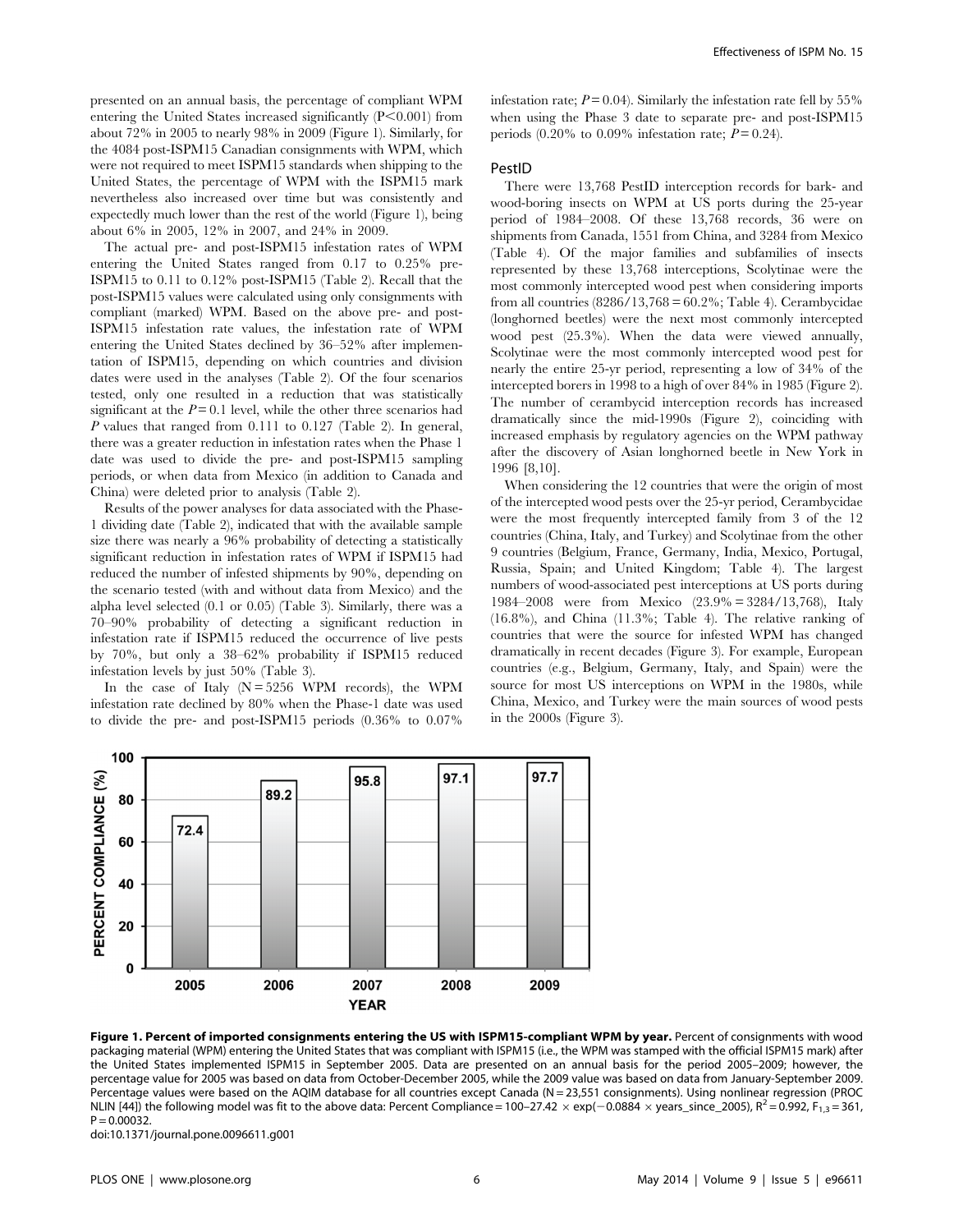Table 2. Percent reduction in infestation rate on a consignment basis for bark- and wood-infesting insects in WPM associated with US imports after implementation of ISPM15, using two different dates to separate pre- and post-ISPM15 and different country groupings.

|                                                                       |       | No. consignments <sup>b</sup> |             |                               |         |                            |
|-----------------------------------------------------------------------|-------|-------------------------------|-------------|-------------------------------|---------|----------------------------|
|                                                                       |       | Infested/Not infested         |             | Infestation rate <sup>d</sup> |         |                            |
| l Countries excluded <sup>a</sup>                                     | Total | Pre-ISPM15                    | Post-ISPM15 | Pre                           | Post    | Percent reduction $(P=)^e$ |
| Phase 1 division (before versus after 15 September 2005) <sup>c</sup> |       |                               |             |                               |         |                            |
| CA, CN                                                                | 27185 | 12/6315                       | 24/20834    | 0.1897%                       | 0.1151% | 39.3% (0.111)              |
| CA, CN, MX                                                            | 16475 | 9/3664                        | 15/12787    | 0.2456                        | 0.1173  | 52.2% (0.067)              |
| Phase 3 division (before versus after 4 July 2006)                    |       |                               |             |                               |         |                            |
| CA, CN                                                                | 27185 | 17/9917                       | 19/17232    | 0.1711                        | 0.1101  | 35.7% (0.124)              |
| CA, CN, MX                                                            | 16475 | 12/6028                       | 12/10423    | 0.1987                        | 0.1150  | 42.1% (0.127)              |

a All countries were included in the analyses except various combinations of Canada (CA), China (CN), and Mexico (MX). See text for details.

<sup>b</sup>Total = number of consignments analyzed after dropping the data from the selected countries listed. Pre- and Post-ISPM15 values, in order of appearance, are the number of pre-ISPM15 consignments with and without pests, and the number of post-ISPM15 consignments with and without pests. These were the values used in the contingency tables.

c Analyses were conducted on AQIM records with WPM from 1 October 2003 through 30 September 2009. The United States implemented the first phase of ISPM15 on 16 September 2005 (Phase 1) and the final phase on 5 July 2006 (Phase 3).

dInfestation rates were based on the table values presented here under 'No. consignments.' For example: (12/6327) \*100 = 0.1897%

epercent reduction is based on the difference between the pre- and post-ISPM15 infestation rates as given in this table. The formula used was [(Pre - Post) \*100/Pre]. The P values were based on 2 x 2 contingency tables using the values presented in this table and analyzed with the Fisher's exact test (right-sided). doi:10.1371/journal.pone.0096611.t002

These changes in country rankings probably reflect more shifts in US trading partners, new national inspection policies, and initiation of new international trade agreements, rather than dramatic changes in infestation status of WPM from individual countries. For example, Mexico was the origin of very few recorded interceptions on WPM in the 1980s and early 1990s, but after initiation of NAFTA (North American Free Trade Agreement) in 1994 and greater focus by APHIS inspectors on wood pests from Mexico in the late 1990s, imports and pest interceptions from Mexico increased markedly [8,47] (Figure 3). Similarly, interceptions from China were very low (0–7 per year) from 1984 until 1991, grew rapidly through 1998, and then declined sharply in 1999 after the United States required only China to treat its WPM prior to export to the United States [43] (Figure 3). However, in recent years, interceptions on Chinese WPM have increased again along with strong increases in imports from China [8,48] (Figure 3). The annual numbers of WPM-associated pest interceptions at US ports during 1984–2008 are shown in Figure 4 for all countries (including Canada) as well as for China and Mexico separately. When the interception data were viewed at the scale of world regions, there was a clear shift from Europe being the primary source of WPM-pests from the mid-1980s to the mid-1990s to Asia and North America (primarily Mexico) from the mid-1990s to present (Figure 5).

Table 3. Probability of detecting a statistically significant reduction in infestation rates if actual rates of infestation were reduced by the designated percentages after ISPM15 implementation based on post-hoc power analyses that used the observed pre-ISPM15 infestation rate and actual pre- and post-ISPM15 sample sizes from the Phase-1 scenarios presented in Table 2.

|                                                                                        |                                                                                       |                                                                                                                                        |                                                                            | Post-hoc Power to detect a | significant reduction in infestation<br>rates of consignments with WPM |
|----------------------------------------------------------------------------------------|---------------------------------------------------------------------------------------|----------------------------------------------------------------------------------------------------------------------------------------|----------------------------------------------------------------------------|----------------------------|------------------------------------------------------------------------|
| <b>Presumed percent</b><br>reduction in number<br>of consignments with<br>infested WPM | Observed pre-<br><b>ISPM15</b> infestation<br>rate based<br>on data in Table 2<br>(%) | <b>Approximate post-ISPM15</b><br>infestation rate based on data<br>from columns 1 and 2 in<br>this Table $[1 - (Col 1 \times Col 2)]$ | Pre-/post-ISPM15<br>sample sizes analyzed<br>based on data from<br>Table 2 | $a = 0.1$                  | $\alpha = 0.05$                                                        |
| Data from Canada and China excluded                                                    |                                                                                       |                                                                                                                                        |                                                                            |                            |                                                                        |
| 90%                                                                                    | 0.1897%                                                                               | 0.01897                                                                                                                                | 6327/20858                                                                 | 99.6%                      | 98.8%                                                                  |
| l 70                                                                                   | 0.1897                                                                                | 0.05691                                                                                                                                | 6327/20858                                                                 | 89.8                       | 81.7                                                                   |
| 50                                                                                     | 0.1897                                                                                | 0.09485                                                                                                                                | 6327/20858                                                                 | 62.4                       | 48.1                                                                   |
| Data from Canada, China, and Mexico excluded                                           |                                                                                       |                                                                                                                                        |                                                                            |                            |                                                                        |
| 90%                                                                                    | 0.2456%                                                                               | 0.02456                                                                                                                                | 3673/12802                                                                 | 98.0%                      | 95.5%                                                                  |
| 70                                                                                     | 0.2456                                                                                | 0.07368                                                                                                                                | 3673/12802                                                                 | 81.3                       | 70.1                                                                   |
| 50                                                                                     | 0.2456                                                                                | 0.1229                                                                                                                                 | 3673/12802                                                                 | 52.4                       | 38.1                                                                   |

doi:10.1371/journal.pone.0096611.t003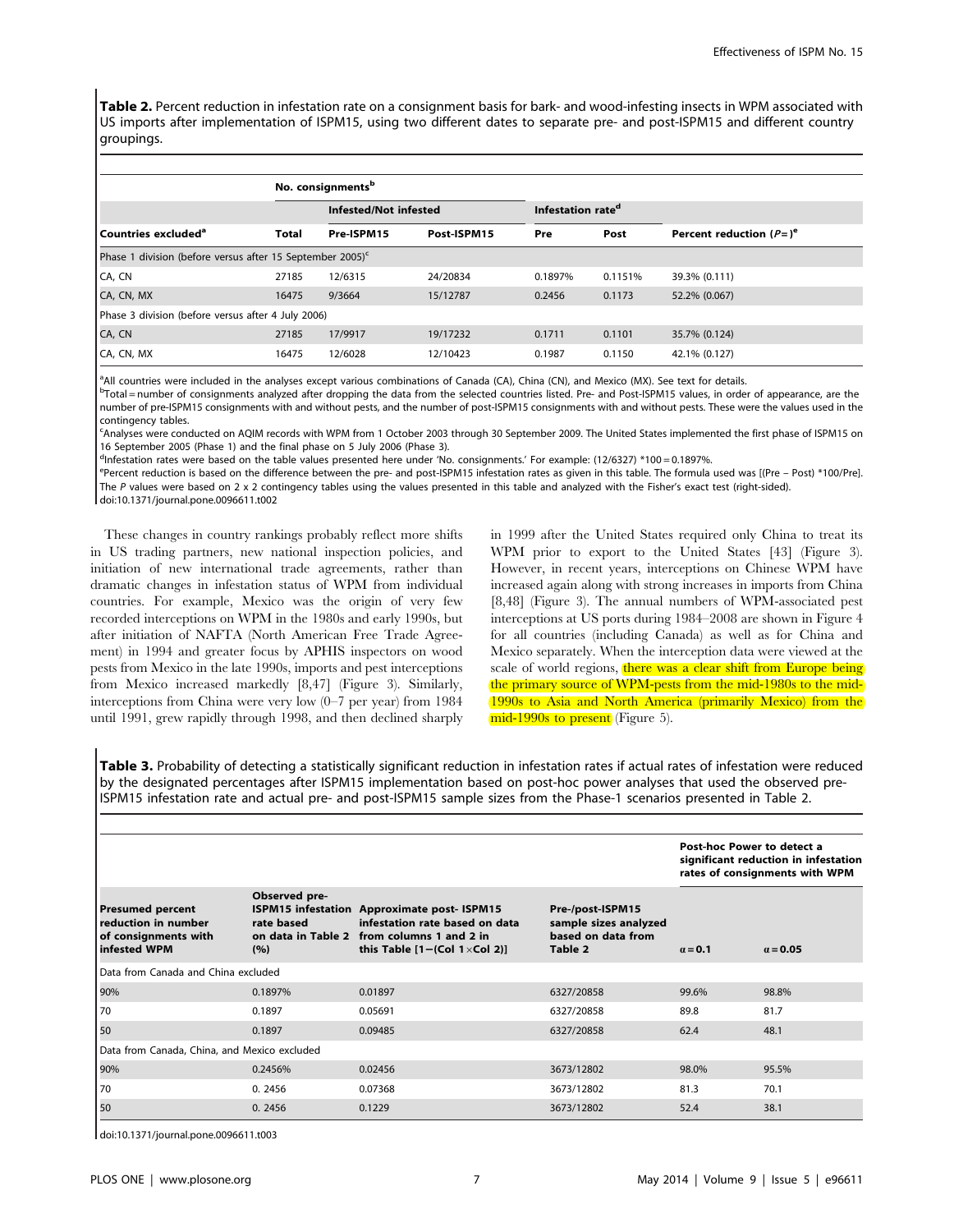

Figure 2. Changes over time in major groups of wood-infesting insects entering the US in WPM. Annual changes in the percent composition of eight major groups of WPM-infesting insects intercepted at US ports during 1984–2008. Percent values were calculated for each year based on the total number of WPM-interceptions in PestID for those eight groups of insects in each particular year (N = 13,768 interceptions for all 25 years). Abbreviations are: BUP = Buprestidae, CER = Cerambycidae, COS = Cossidae, CUR = Curculionidae (not including Platypodinae and Scolytinae), PLAT = Platypodinae, SCOL = Scolytinae, SES = Sesiidae, and SIR = Siricidae. doi:10.1371/journal.pone.0096611.g002

The commodity associated with the infested WPM was listed on 8661 of the  $13,768$  interception records (63%). The two commodities that were most often associated with borer-infested WPM were tiles (2291 of 8661 records, 26.5%) and quarry products (1765 records, 20.4%). Changes in the relative rankings of the five major GTAP commodity sectors that were associated with borer-infested WPM are shown in Figure 6. Overall, the sector that includes quarry products and tiles was the sector associated with the most WPM-associated pests in 24 of the 25 year sampling period, representing 18–73% of the interceptions in any single year (Figure 6). Similarly, the range in annual percentage contributions over the 25-year period for WPMassociated pests were 3–22% for fabricated metal products, 2–21% for machinery and equipment, 2–16% for primary metals, and 0– 33% for vegetables and fruit (Figure 6).

## Discussion

To make valid comparisons of pest interception rates before and after implementation of a major policy like ISPM15 it would be best to have a large multi-year dataset that was collected under uniform conditions. The AQIM dataset largely meets these goals in that we were able to assemble a 6-year dataset (about 2-years before and 4 years after ISPM15 implementation) that contained nearly 35,000 records, which were collected using uniform inspection procedures in a statistically random manner.

Overall, we estimated that infestation rates of WPM entering the United States declined by 36–52% to about 0.11% after ISPM15 implementation (Table 2). In general, these values are very similar to the 47% reduction reported for WPM entering Chile where infestation rates declined from 0.181% pre-ISPM15 to 0.096% post-ISPM15 (Table 1). The earliest of the surveys listed in Table 1 was conducted on maritime containerized cargo

in New Zealand during 1989–1991 [33]. In that study, conducted more than 12–14 years before New Zealand implemented ISPM15, the infestation rate of WPM was about 4.3% (Table 1). If we consider 4.3% to be representative of the WPM infestation rates worldwide during the early 1990s, then our current estimate of about 0.11% reflects more than a 97% reduction in infestation rates. Nevertheless, given that the original stated goal of ISPM15 was to ''practically eliminate the risk for most quarantine pests'' in WPM [17], a more significant reduction than 36–52% was anticipated in the interception rate of WPM-associated pests after ISPM15 implementation in the United States. Similarly, our power analysis indicated that the AQIM sample size was sufficiently large to have nearly a 96% probability of detecting a 90% reduction in WPM infestation rates.

As noted in the introduction, WPM used in international trade is now stamped with the official ISPM15 mark after treatment. However, as reported in this study and by others [28,36–37], at times live wood pests are still found in ISPM15-marked WPM. There are several reasons that could help explain why live insects are occasionally found in ISPM15-marked WPM and why there was not a greater reduction in infestation rate of WPM after implementation of ISPM15.

#### Possible Factors Influencing the Impact of ISPM15

Pest tolerance of the treatment. Finding live bark- and wood-infesting insects in treated WPM could indicate that some wood pests can survive the ISPM15 treatments. This could have occurred because the pinewood nematode was used as the target pest in the development of the ISPM15 heat-treatment schedule, which requires a minimum of  $56^{\circ}$ C for a minimum of 30 min (56/ 30) as measured at the core of the wood [32,49]. Nevertheless, several scientific papers suggesting that 56/30 would kill many, but not all, species of wood-inhabiting insects and pathogens were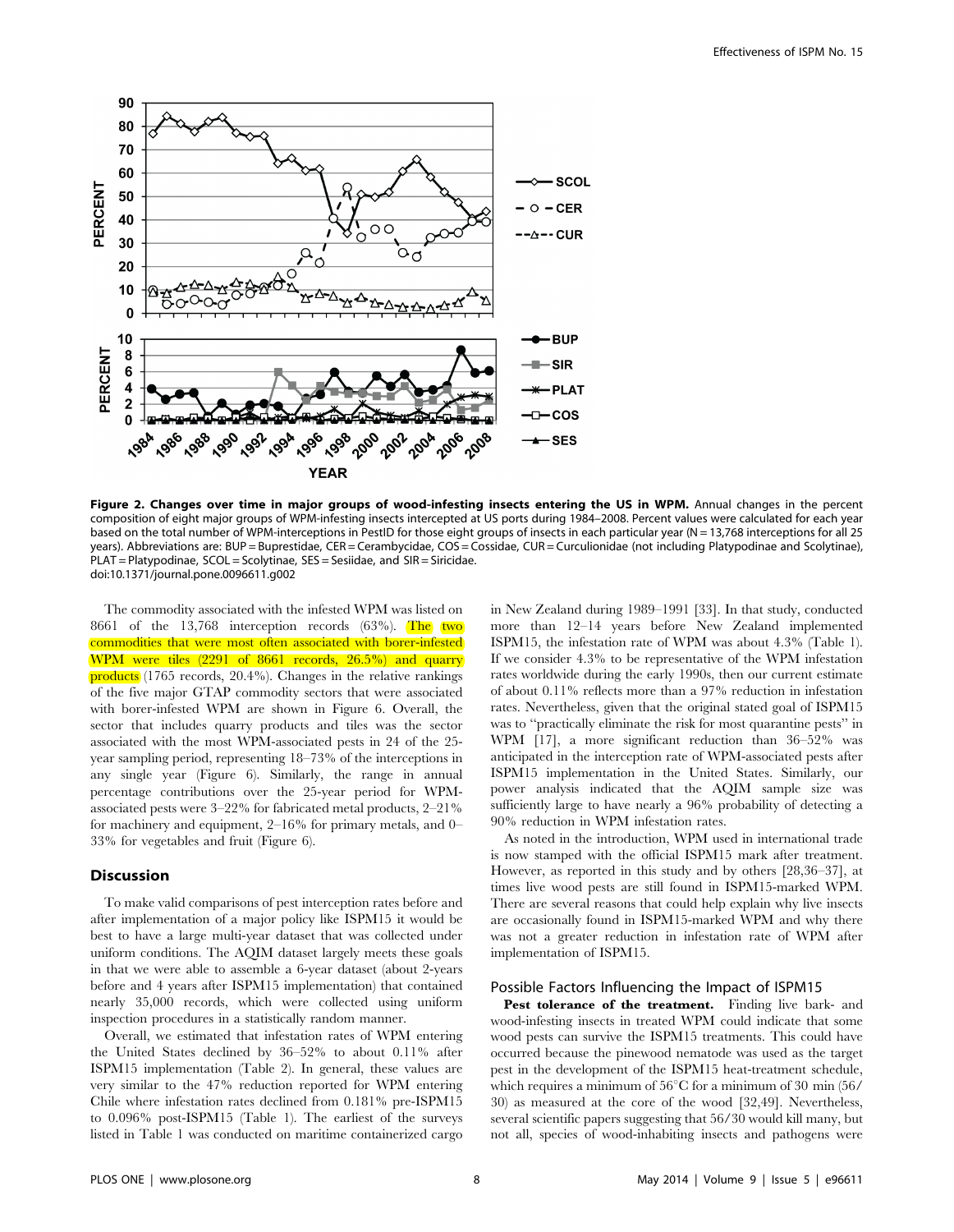| í<br>ׇ֚֬֕֓֡                                                                                    |                                                                                                              |
|------------------------------------------------------------------------------------------------|--------------------------------------------------------------------------------------------------------------|
|                                                                                                |                                                                                                              |
|                                                                                                |                                                                                                              |
| 11:00mm 12:00mm 12:00mm 1                                                                      |                                                                                                              |
|                                                                                                |                                                                                                              |
|                                                                                                |                                                                                                              |
|                                                                                                |                                                                                                              |
|                                                                                                |                                                                                                              |
|                                                                                                |                                                                                                              |
| 2002-01-21                                                                                     |                                                                                                              |
| $\frac{1}{2}$ incident 1984–2008 by country of origin and insect family or sub-<br>:<br>:<br>: |                                                                                                              |
|                                                                                                |                                                                                                              |
| ゞ ^ ^ ^ ^ ヽ ヽ ヽ ヽ ヽ ヽ                                                                          |                                                                                                              |
| valincarte in MDM at IIC note di                                                               |                                                                                                              |
|                                                                                                |                                                                                                              |
| - 22222-2222                                                                                   |                                                                                                              |
| )<br>)<br>)<br>)<br>)<br>k- and wood-infestinc                                                 |                                                                                                              |
|                                                                                                |                                                                                                              |
|                                                                                                |                                                                                                              |
| i                                                                                              |                                                                                                              |
|                                                                                                |                                                                                                              |
| <br>- 1<br>1<br>1<br>1<br>1                                                                    |                                                                                                              |
| $+ - 527$ C.<br>こうこう こうこう                                                                      | ׅ֧֧ׅ֧֧֧֦֧ׅ֧֦֧ׅ֧֦֧ׅ֧֧֦֧ׅ֧֧֧֦֧֦֧֦֧֧֦֧֦֧֦֧֦֧֧֛֛֧֛֚֚֚֚֚֚֚֚֚֡֕֕֜֓֡֓֕֓֝֓֕֓֜֓֓֝֓֝֓֜֓֜֓֓֜֓֓֝֓֜֓֝֬֝֓֓֝֓֓֜֓            |
|                                                                                                |                                                                                                              |
| )<br> <br> }<br> }                                                                             | 5                                                                                                            |
|                                                                                                | こここ                                                                                                          |
|                                                                                                | ֚֝<br>֧֪֧֧֪֪֧֧֧֪֪֪֧֧֧֧֧֚֚֚֚֚֚֚֚֚֚֚֚֚֚֚֚֚֚֚֚֚֝֝֝֝֝֝֝֝֝֬֝֝֬֝֝֬֝֬֝֟֝֬֝֬֝֬֝֬֝֬֝֬֝֬֝֬֝֬֝֬֝֬<br>・・・・・ うっつ ー リノラ 〜! |
| ら・<br>・・)<br>ノ                                                                                 | $-1$ d $\sqrt{2}$                                                                                            |
|                                                                                                |                                                                                                              |

| Order                                                                    | Selected countries |                 |                           |          |                              | Next top 10 countries in decreasing order after Mexico and China     |         |                |         |               |                 |               |               |                      |                |
|--------------------------------------------------------------------------|--------------------|-----------------|---------------------------|----------|------------------------------|----------------------------------------------------------------------|---------|----------------|---------|---------------|-----------------|---------------|---------------|----------------------|----------------|
| Family                                                                   | ₹                  | CA <sup>o</sup> | $\overline{5}$            | XIN      | ther <sup>c</sup><br>$\circ$ | 느                                                                    | ŏ       | 53             | F       | 56            | Æ               | ≧             | RU            | $\breve{\mathbf{5}}$ | 눕              |
| Coleoptera                                                               |                    |                 |                           |          |                              |                                                                      |         |                |         |               |                 |               |               |                      |                |
| Buprestidae                                                              | 553                | $\mathsf{S}$    | $\frac{4}{6}$             | 98       | 397                          | 40                                                                   | ō       | 81             | 154     | $\frac{8}{2}$ | 4               | $\frac{5}{2}$ | 2             | $\sim$               | 4              |
| Cerambycidae                                                             | 3483               | $\frac{1}{2}$   | 952                       | 379      | 2041                         | 670                                                                  | 75      | 135            | 275     | 57            | $\overline{K}$  | 59            | 85            | Ξ                    | 22             |
| Curculionidae <sup>a</sup>                                               | 981                | $\circ$         | $\frac{48}{5}$            | 183      | 696                          | 181                                                                  | 83      | 55             | 22      | 56            | 36              | 4             | $\frac{8}{2}$ | $\overline{7}$       | $\overline{c}$ |
| Platypodinae                                                             | $\overline{141}$   | 0               | 26                        | 34       | 79                           |                                                                      | $\circ$ | $\circ$        | $\circ$ |               | $\sim$          | $\infty$      | $\circ$       |                      |                |
| Scolytinae                                                               | 8286               | $\overline{0}$  | 428                       | 2581     | 4995                         | 1322                                                                 | 715     | 533            | 180     | 316           | 255             | 225           | 137           | 137                  | 178            |
| Hymenoptera                                                              |                    |                 |                           |          |                              |                                                                      |         |                |         |               |                 |               |               |                      |                |
| Siricidae                                                                | 292                |                 | $\overline{\overline{4}}$ | $\infty$ | 236                          | 103                                                                  | 45      | $\overline{6}$ | ō       | 4             | $\overline{6}1$ |               | $\circ$       | $\circ$              |                |
| Lepidoptera                                                              |                    |                 |                           |          |                              |                                                                      |         |                |         |               |                 |               |               |                      |                |
| Cossidae                                                                 | 25                 | $\circ$         | $\circ$                   |          | $\frac{6}{2}$                |                                                                      | $\circ$ |                |         | $\sim$        | $\sim$          |               |               | $\circ$              | $\circ$        |
| Sesiidae                                                                 |                    | $\circ$         |                           | $\circ$  | 5                            |                                                                      | $\circ$ | $\circ$        |         | $\circ$       | $\circ$         | $\circ$       | $\circ$       | $\circ$              | $\circ$        |
| <b>Total</b>                                                             | 13,768             | 36              | 1551                      | 3284     | 8465                         | 2319                                                                 | 927     | 824            | 642     | 448           | 388             | 314           | 243           | 222                  | 218            |
| The values for the weevil family Curculionidae do not include the two su |                    |                 |                           |          |                              | ubfamilies Platypodinae and Scolytinae, which are listed separately. |         |                |         |               |                 |               |               |                      |                |

<sup>b</sup>County codes: BE Belgium, CA Canada, CN China, DE Germany, ES Spain, FR France, GR Greece, IN India, IT Italy, MX Mexico, PT Portugal, RU Russia, and TR Turkey.<br>°The category "Other" did not include 432 records for whic "Country codes: BE Belgium, CA Canada, CN China, DE Germany, ES Spain, FR France, GR Greece, IN India, IT Italy, MX Mexico, PT Portugal, RU Russia, and TR Turkey.<br>"The category "Other" did not include 432 records for which

doi:10.1371/journal.pone.0096611.t004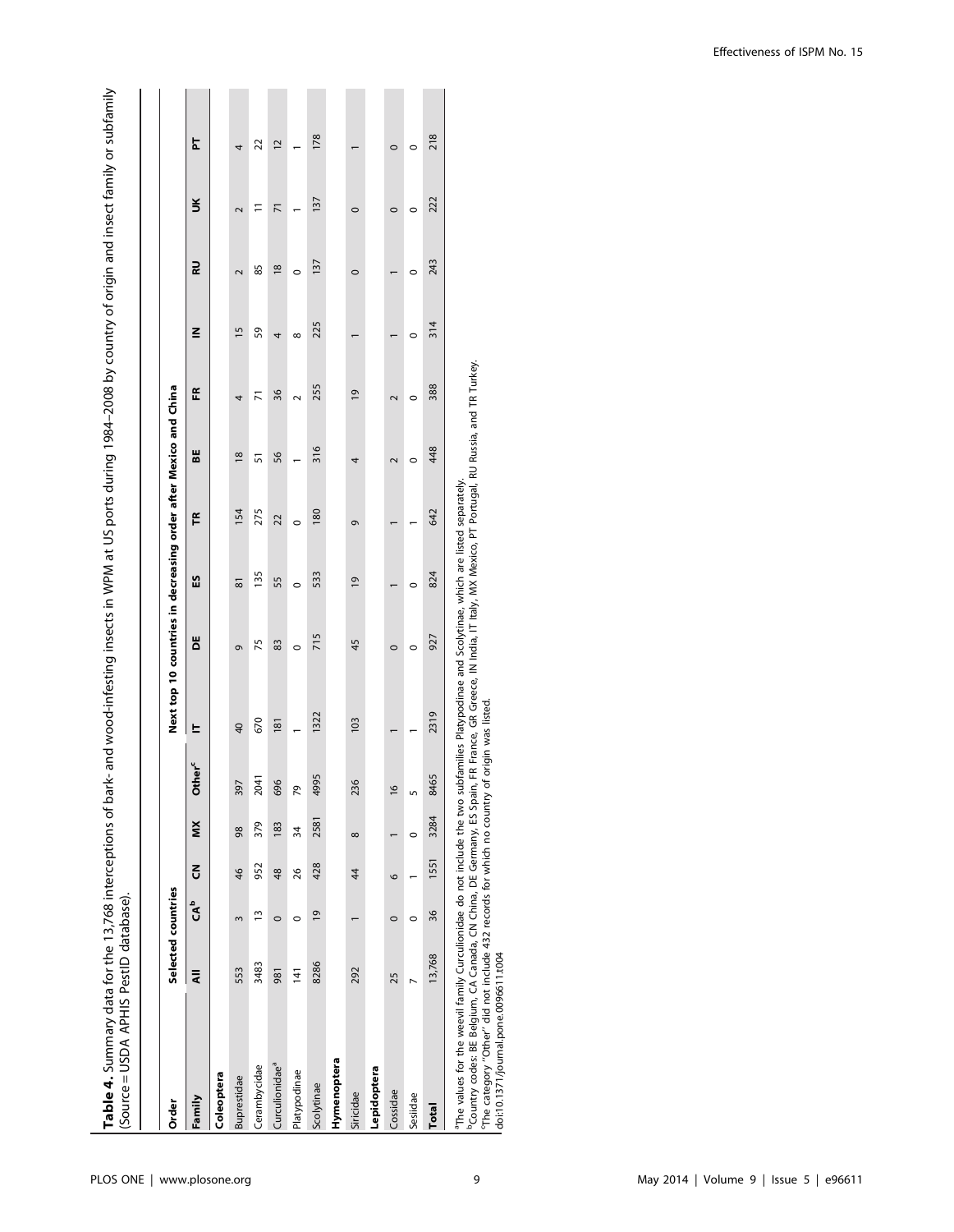

Figure 3. Changes over time for wood-infesting insects entering the US in WPM by country of origin. Annual changes in the percent composition of the top 10 countries of origin for bark and wood-infesting insects intercepted in WPM that were associated with imports to the United States during 1984–2008. Values were calculated for each year based on the total number of WPM interceptions in PestID where the country of origin was recorded (N = 13,328 interceptions. No country of origin was listed for 440 records). Abbreviations are: BE = Belgium, CN = China (not including 24 interceptions from Hong Kong and 42 from Taiwan for all years), DE = Germany, ES = Spain, FR = France, IN = India, IT = Italy, MX = Mexico, RU = Russia (including 32 interceptions coded as Soviet Union from 1984 to 1993), and TR = Turkey. doi:10.1371/journal.pone.0096611.g003

listed in the original draft ISPM15 that was distributed for country consultation in 2001 [23]. Given this supporting documentation, the 56/30 heat schedule was ''chosen in consideration of the wide range of pests for which this combination is documented to be lethal and a commercially feasible treatment'' [23]. In addition, it should be noted that the 2001 draft ISPM15 recognized that ''some pests are known to have a higher thermal tolerance'' and thus could survive 56/30 [23]. Considering the thousands of wood-infesting insect species worldwide [32], it is possible that



Figure 4. Number of wood-infesting insect interceptions made in WPM at US ports by year. Annual number of WPM-associated pest interceptions at US ports during 1984–2008 in the PestID database by year for all countries combined (Total) as well as individually for China (CN) and Mexico (MX), and the total minus the number for Mexico and China (WO/MX CN). doi:10.1371/journal.pone.0096611.g004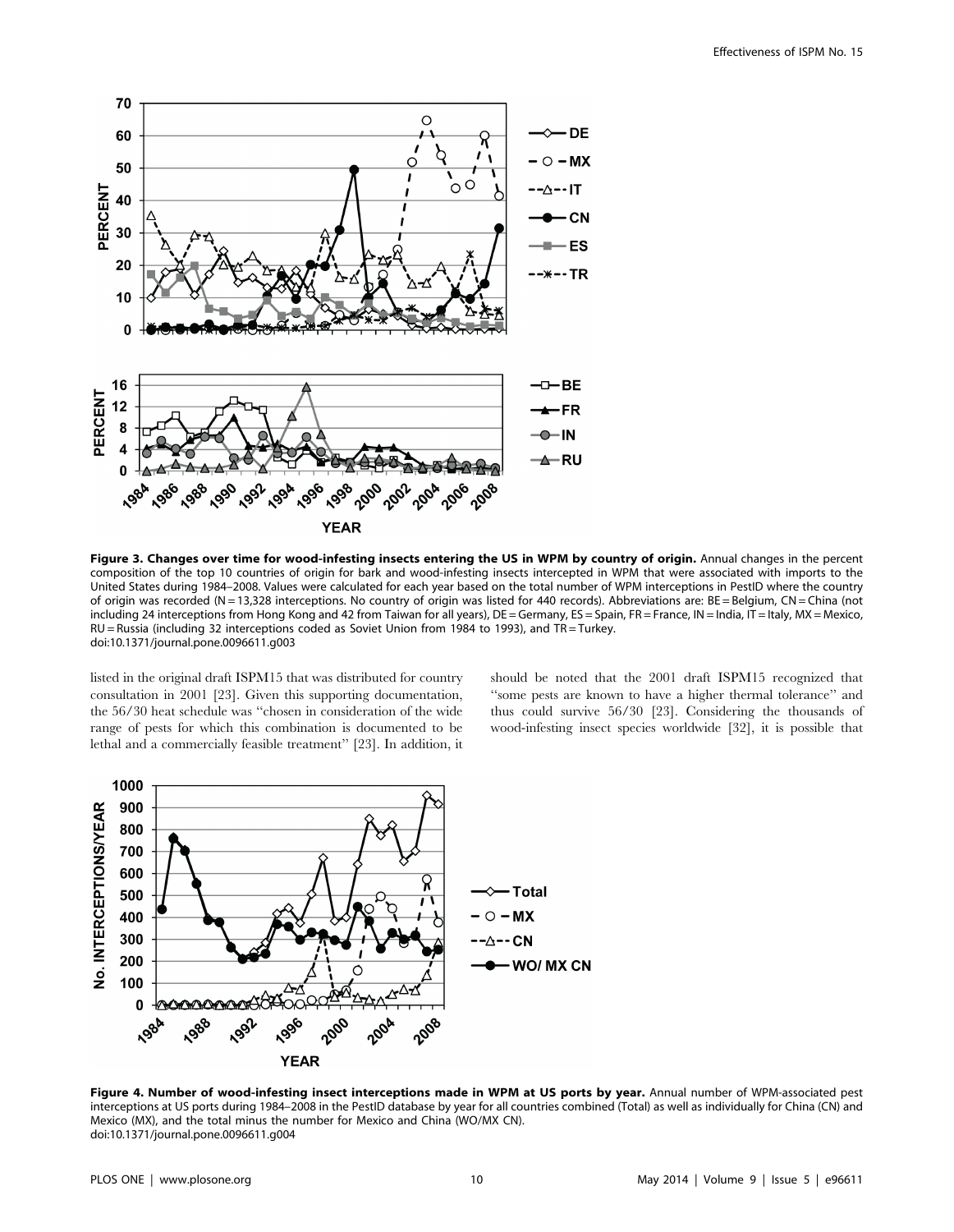

Figure 5. Changes over time for wood-infesting insects entering the US in WPM by world region. Annual changes in the percent composition of six major world regions as the origin for bark and wood-infesting insects intercepted in WPM associated with imports to the United States during 1984–2008. Values were calculated for each year based on the total number of WPM-interceptions in PestID where the world region of origin was recorded (N = 13,607 interceptions. No world region was listed for 161 records). Abbreviations are: Cen Am = Central America+Caribbean Islands, Europe = Europe, including Russia and Turkey, N Am = Canada+Mexico, and S Am = South America. No data are shown for the relatively few interceptions made on imports from Australia, New Zealand, Philippines, and countries in the Middle East. doi:10.1371/journal.pone.0096611.g005

some of the live insects encountered in heat-treated WPM did survive treatment.

With respect to heat treatment, for example, Mushrow et al. [50] indicated that 56/30 was adequate to kill larvae and pupae of brown spruce longhorned beetle, Tetropium fuscum (Fabricius)

(Coleoptera: Cerambycidae). However, in the case of emerald ash borer, Agrilus planipennis Fairmaire (Coleoptera: Buprestidae), a small percentage of larvae survived treatments that bracketed 56/ 30, but none of these studies matched the 56/30 requirements exactly [51–54] (Table 5). For example, in the studies listed in



Figure 6. Changes over time for wood-infesting insects entering the US in WPM by associated commodity class. Annual changes in the percent composition of five major commodity classes of imports that entered the United States during 1984–2008 and were associated with interceptions of bark and wood-infesting insects in WPM. Values were calculated for each year based on the total number of WPM-interceptions in PestID where the imported commodity was recorded (N = 8661 interceptions. No imported commodity was listed for 5107 records). Abbreviations are: FM = fabricated metal products (e.g., ironware, metalware, tubes, and wire), ME = machinery and equipment, PM = primary metals (e.g., aluminum, iron, and steel), QT = quarry products and tiles (e.g., granite, marble, slate, and tiles), and VF = vegetables and fruit. doi:10.1371/journal.pone.0096611.g006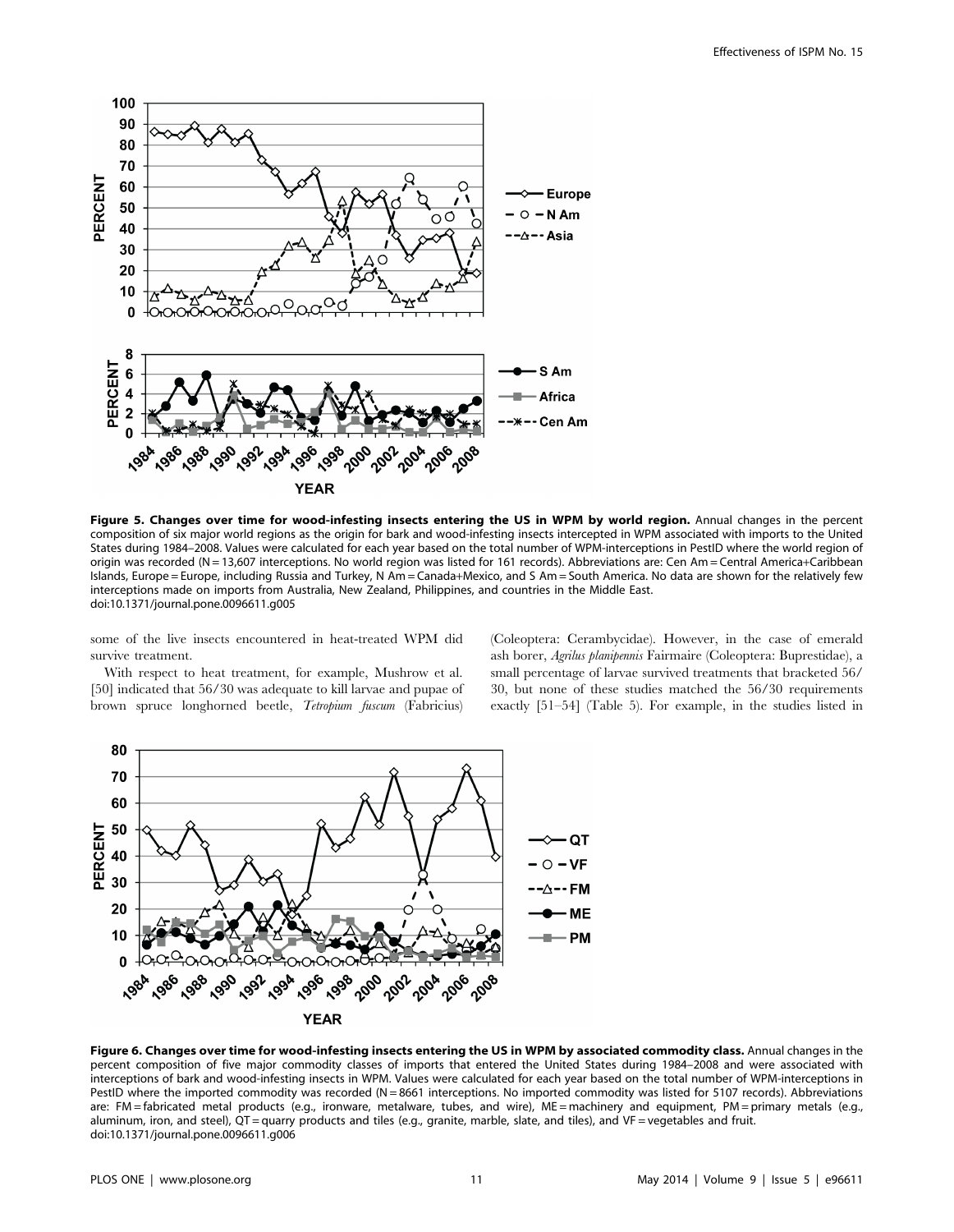Table 5, the authors generally did not record the wood temperature at the wood core and usually did not test 56/30 specifically. Similar variation in response to heat treatment has been documented in various wood-colonizing fungi [55–56]. Moreover, Sobek et al. [57] noted that slow heating rates in laboratory experiments can activate heat shock proteins in emerald ash borer larvae, making them more tolerant of heat treatment, but the authors did state that this would seldom occur in commercial kilns. ISPM15 does not stipulate a minimum chamber air temperature or heating rate, but rather states the minimum endpoint of 56/30. Further testing of 56/30 and other potential treatments against a broader range of bark and woodinfesting insects could clarify the role of treatment tolerance in the continuing low level of WPM infestation. In addition, as a measure of establishment risk, it would be important to determine whether any insects that survive treatment can complete development and reproduce. Nevertheless, given that during heat treatment, temperatures at the surface of the WPM would exceed the core temperature where ISPM15 measurements are made [52], borers residing close to the surface would therefore experience temperatures that surpass the required minimum temperature of ISPM15 and thus should suffer higher mortality.

Similarly, there are several factors that affect the efficacy of methyl bromide fumigation in wood. One factor is the depth to which the fumigant can penetrate wood, especially green (not dried) wood. For example, in a study using green pine (*Pinus*) roundwood with bark and with the cut ends sealed, Cross [58] reported that lethal concentrations of methyl bromide did not reach much beyond 10 cm into the wood. This finding was addressed in the 2009 revision of ISPM15 [19], which specified that methyl bromide treatment should not be used on WPM that exceeds 20 cm in cross section. Therefore, it is possible that some live insects encountered in fumigated WPM could represent situations where lethal levels of the fumigant did not reach the

insect. In the WPM survey conducted at six US ports in 2006, live borers were found in both heat-treated and fumigated WPM [28]. In general, fumigants should be able to pass easily through larval galleries to reach most wood borer larvae, but the permeability of their galleries can be influenced by the presence of frass (insect boring dust and feces), which is packed tightly in the galleries of some borers [59]. The 2009 requirement to debark WPM prior to fumigation [19] was intended to improve fumigant penetration, which was an improvement not reflected in the data analyzed in the present paper. In addition, it is important to note that methyl bromide is no longer used within the European Union to fumigate WPM.

Unintentional noncompliance. It is possible that managers at treatment facilities attempt to treat WPM according to ISPM15 but for some reason the minimum required dose of fumigant or heat is not appropriately or not evenly applied in the treatment chamber. There are many factors that can bring about such unintentional noncompliance. For example, a manager may follow the treatment schedules precisely based on sensors within the chamber, but because of cold pockets or uneven distribution of the fumigant not all wood is treated equally. For heat treatment, ISPM15 specifies that temperature probes need to be carefully inserted to the core of the largest wood pieces present in the chamber during each treatment cycle. If the probes do not reach the center of the wood or if a probe is not well sealed from the ambient air then the target temperature of  $56^{\circ}$ C will be indicated sooner than it should. To obtain accurate readings all equipment must be calibrated and working properly. In addition, fans are often needed in chambers to help circulate the fumigant or heated air, and the individual WPM items must be properly stacked to ensure good air flow. Each of these factors, as well as many others (e.g., presence of bark, cross-sectional size of wood pieces), could result in reduced mortality of wood pests during treatment. For these reasons, many countries require treatment facilities be

Table 5. Summary details for four studies where the effects of heat treatment were tested on emerald ash borer (EAB), Agrilus planipennis, and how these studies compared with ISPM15 standards.

|                                                             | <b>Publication</b>                                                                         |                                                                                |                                                                |                                                                    |
|-------------------------------------------------------------|--------------------------------------------------------------------------------------------|--------------------------------------------------------------------------------|----------------------------------------------------------------|--------------------------------------------------------------------|
| <b>Parameter</b>                                            | McCullough et al. 2007 [51]                                                                | Myers et al. 2009 [53]                                                         | Nzokou et al. 2008 [52] Goebel et al. 2010 [54]                |                                                                    |
| Type of heat chamber                                        | Drying oven                                                                                | Drying oven and heat chamber                                                   | Laboratory kiln                                                | Small outdoor kiln                                                 |
| Type of wood tested                                         | Bark and wood chips                                                                        | Split firewood with bark                                                       | Logs with bark                                                 | Whole and split firewood with<br>bark                              |
| Location of temperature<br>probe                            | Chamber air                                                                                | Standard depth of 3.5 cm below<br>bark                                         | Log center and at 1 cm<br>depth                                | Standard depth of 2.5 cm                                           |
| Number of temperature<br>probes used                        | 1 probe measuring chamber air<br>temperature                                               | 1 probe in each piece of wood                                                  | 2 probes per log                                               | 3 probes per load of 100 pieces                                    |
| Temperatures tested                                         | 40, 45, 50, 55, 60°C                                                                       | 50, 55, 60, 65 $\degree$ C                                                     | 50, 55, 60, 65°C                                               | 46, 56°C                                                           |
| <b>Times tested</b>                                         | 20 and 120 min                                                                             | 30 and 60 min                                                                  | $30$ min                                                       | 30 and 60 min                                                      |
| Sample size per treatment                                   | 12 larvae                                                                                  | 24-32 wood pieces                                                              | 4 logs                                                         | 100 wood pieces per load, 1 load<br>per temperature                |
| Starting and set point<br>chamber temperature               | Preheated to test temperature                                                              | Preheated to 80°C then lowered<br>to 5°C above target<br>temperature           | Preheated to 82°C and<br>maintained at that<br>temperature     | 65°C set point; started at 2°C                                     |
| Major differences from<br>ISPM15 heat treatment<br>standard | Tested wood chips, monitored air<br>temperature, did not test 56°C for<br>$30 \text{ min}$ | Did not monitor wood<br>temperature at center, did not<br>test 56°C for 30 min | Did not test 56°C for<br>30 min                                | Did not monitor wood<br>temperature at center                      |
| Major findings                                              | Some EAB survival in all treatments<br>except 60/120                                       | Low or no EAB survival at 60<br>and 65°C for both 30 and<br>$60$ min           | Low EAB survival at 55/30<br>and 60/30; all<br>died at $65/30$ | Some EAB survived all<br>treatments, but few at 56/30 and<br>56/60 |

doi:10.1371/journal.pone.0096611.t005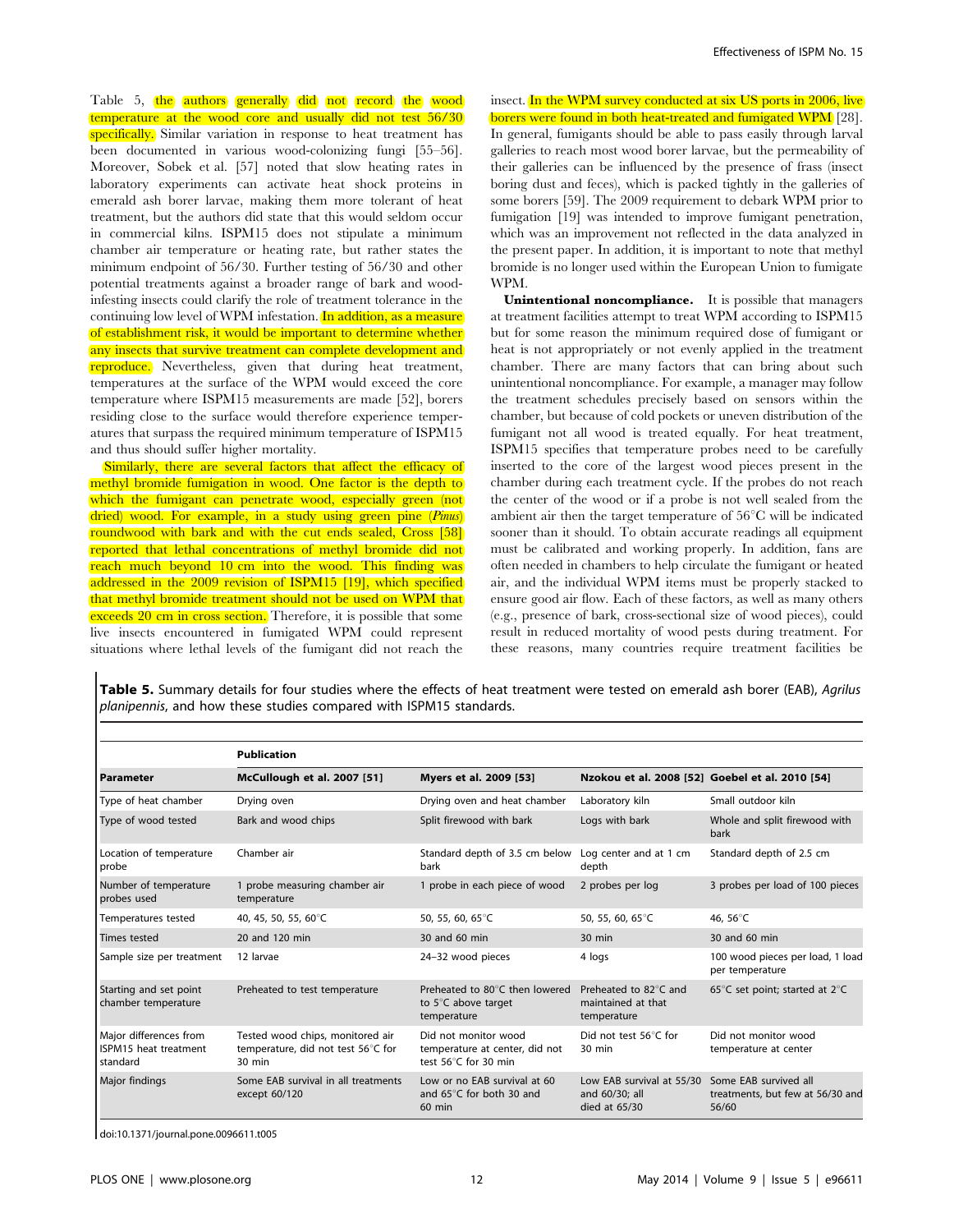certified by an approved accreditation agency, such as the American Lumber Standards Committee ([www.alsc.org\)](www.alsc.org) in the United States. Presumably these types of deficiencies would be more likely in countries that do not require third party accreditation. Several new procedural recommendations were listed in Annex 1 of the 2013 version of ISPM 15 [21] to address the above factors when heat treating or fumigating WPM, and these changes should further improve the efficacy of ISPM15.

Fraud. Unfortunately, intentional noncompliance or fraud does occur. This happens when the ISPM15 mark is knowingly applied to WPM that has not been treated or not properly treated. Widespread usage of WPM with fraudulent marks, especially if infested, would reduce the apparent impact that ISPM15 has had on reducing WPM infestation rates. Companies found guilty of mark fraud in the United States can be fined and suspended from the WPM certification program.

Post-treatment colonization of WPM. Some bark- and wood-boring insects can colonize and complete development in WPM after treatment, especially when bark is present. For example, Evans [27] and Haack and Petrice [28] found that several species of borers (Cerambycidae and Scolytinae) colonized and completed development in heat-treated logs and boards that retained varying amounts of bark. Moreover, Haack and Petrice [28] noted that the size and shape of individual bark patches greatly influenced borer colonization and subsequent larval survival. Given the above results, it is possible that some of the live insects found in treated WPM could have resulted from posttreatment colonization of treated WPM. It is important to note, however, that the above two studies [27,28] were conducted in a manner to facilitate post-treatment infestation of WPM, given that the treated WPM was placed back into forested habitats soon after treatment where bark and wood-infesting insect populations were expected to be high. Nevertheless, these findings, among others, were used to justify the 2009 revision of ISPM15 that stipulated the maximum size of any individual patch of residual bark [19].

Data issues in AQIM. Two important features of the AQIM program are that pest interceptions on WPM are recorded 1) on a consignment basis rather than for individual WPM items, and 2) as simply presence/absence rather than the number of individual pest organisms found. Because there can be wide variation in the number of WPM items in a single consignment, as well as the percentage of WPM items infested per consignment and the number of pests present in a single piece of infested WPM, it is possible that ISPM15 actually reduced infestation rates and the numbers of live wood pests more than was revealed through our analysis of the AQIM data.

Policy anticipatory effect. In our analysis of the AQIM data, we found a greater reduction in the percentage of consignments entering the United States with WPM-associated pests after implementation of ISPM15 when using the Phase-1 date as the division point between pre- and post-ISPM15, as compared with using the Phase-3 date (Table 2). This finding suggests that many foreign shippers of products to the United States started using ISPM15-compliant WPM soon after initiation of Phase 1 rather than waiting until Phase 3 when full implementation began. This could easily have occurred because there was worldwide discussion about ISPM15 for several years before it was initially implemented in the United States in 2005. For example, the draft version of ISPM15 was circulated worldwide for country consultation in 2001 [23], and later adopted in 2002 [17]. In addition, the global community had advance warning that the United States had plans to implement ISPM15 given that the United States published its intentions in a proposed rule on 20 May 2003, and later announced its final rule

on 14 September 2004 [60]. Moreover, the 2004 final rule did not state that an incremental 10-month-long phase-in of ISPM15 would take place, but rather stated that the United States would fully implement ISPM15 one year later on 16 September 2005 [60]. In addition, many countries implemented ISPM15 before the United States such as New Zealand in 2003, Australia in 2004, and the European Union in 2005. Given that it is often more convenient for shippers to maintain an inventory of one type of pallet, such as ISPM15-compliant pallets, it is likely that some of the WPM entering the United States during 2003–2005 was already ISPM15-compliant. For example, as mentioned above, ISPM15-compliant WPM was associated with 24% of the Canadian consignments that entered the United States in 2009 even though Canada was not required to use ISPM15-compliant WPM when shipping to the United States, and still is not required to do so as of April 2014.

# Conclusions

Our analysis of the AQIM data indicated only a modest reduction in pest infestation rates of WPM entering the United States following implementation of ISPM15, declining from about 0.2% (for the 2 years pre-ISPM) to about 0.1% (for the 4 years following ISPM15). AQIM is well designed, but given the low infestation rate of WPM, even during the years immediately before ISPM15 was implemented in the United States, this dataset lacks the power to detect modest reductions in infestation rates with confidence. We determined that the AQIM dataset had about 96% power to detect a 90% reduction in pest levels post-ISPM15, but to detect more modest levels of reduction with high confidence would have required more intensive sampling. Thus we conclude that either ISPM15, as implemented through 2009, did not have the anticipated high level of impact on infestation rates of WPM entering the United States or that the impact of ISPM15 began to influence WPM infestation rates earlier than 2003 for which we do not have adequate data. As mentioned earlier, if the 4.3% WPM infestation rate reported from surveys conducted in New Zealand during 1989–1991 [33] were typical of the 1990s, then the current infestation rate of 0.1% would represent a major reduction of about 97%. The current AQIM program could be strengthened by increasing sample size or by making adjustments in the sampling protocol, such as recording both the number of WPM items in each consignment and the number of WPM items that were infested with live pests.

Although a 0.1% infestation rate of WPM appears very low (1 in) 1000 consignments), this value should be considered in terms of the total number of consignments entering the United States each year. For example, it was estimated that about 25 million shipping containers entered the United States in 2013 [61] and that about 52% of containers have WPM [24]. Based on those two figures, and assuming the cargo in each container represents a single consignment, an infestation rate of 0.1% of 13 million containers  $( = 52\% \text{ of } 25 \text{ million})$  would represent  $13,000 \text{ containers per year}$ entering the United States with live wood pests. Such a large number of infested consignments could lead to new pest establishments given that the probability of establishment increases with pathway volume [15,62].

It is also important to remember that ISPM15 is not static. Several changes have been made since the first version of ISPM15 was published in 2002, and more changes will likely follow. For example, the recent changes in 2009 that dealt with debarking, fumigation, and size limits on residual bark [19] should further reduce the occurrence of live pests in WPM. Even more improvements were made in the 2013 version of ISPM15 [21].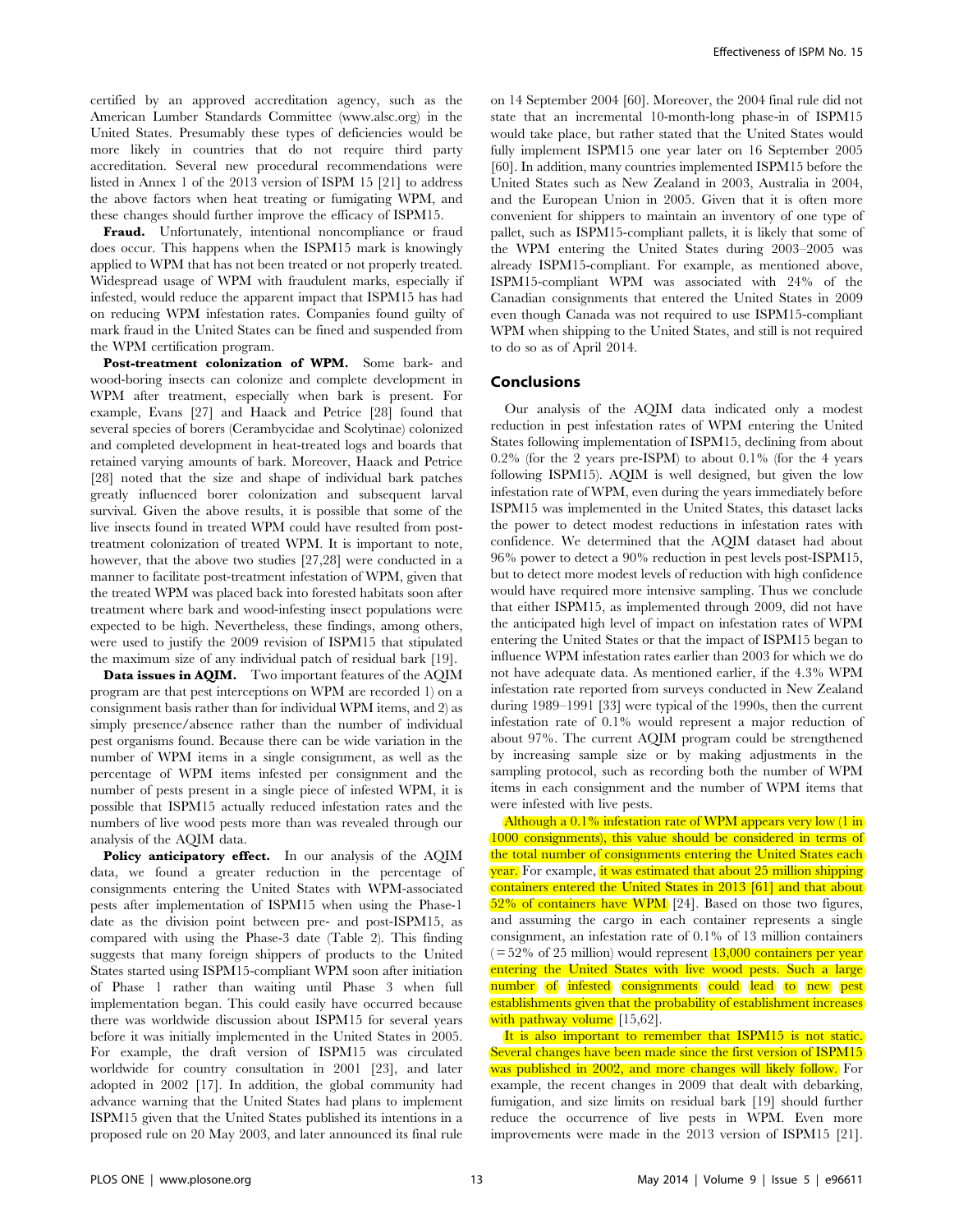Future analyses of the AQIM database for the 2009–2013 period would be useful to document if further reductions in WPM infestation rates occurred as a result of the changes made to ISPM15 in 2009.

The relatively low number of published surveys of WPMassociated pests before and after implementation of ISPM15, as well as the variable methods that were used in each survey, demonstrates the need to conduct surveys before and after implementation of major phytosanitary standards that are comparable to assess policy effectiveness. Without such information it is exceedingly difficult to verify the extent to which a policy change results in the desired effects.

Nevertheless, it is commendable that the world community recognized the phytosanitary risk posed by WPM and subsequently approved ISPM15 in 2002, and has continued to improve it through regular revisions. It was likely very challenging to set treatment standards for WPM that were acceptable and achievable by most countries, given that tree species, pest species, and the availability of phytosanitary treatment facilities vary from country to country worldwide.

# Supporting Information

Table S1 Summary data for the 50 insect interceptions made at US ports on wood packaging material (WPM) in the AQIM database during the period 2003 to 2009,

## References

- 1. Mack RN, Simberloff D, Lonsdale WM, Evans H, Clout M, et al. (2000) Biotic invasions: causes, epidemiology, global consequences, and control. Ecol Appl 10: 689–710.
- 2. Costello C, McAusland C (2003) Protectionism, trade, and measures of damage from exotic species introductions. Am J Agric Econ 85: 964–975.
- 3. Olson LJ (2006) The economics of terrestrial invasive species: a review of the literature. Agric Resour Econ Rev 35: 178–194.
- 4. Holmes TP, Aukema JE, Von Holle B, Liebhold A, Sills E (2009) Economic impacts of invasive species in forests: past, present, and future. Ann N Y Acad Sci 1162: 18–38.
- 5. Gandhi KJK, Herms DA (2010) Direct and indirect effects of alien insect herbivores on ecological processes and interactions in forests of eastern North America. Biol Invasions 12: 389–405.
- 6. Williams F, Eschen R, Harris A, Djeddour D, Pratt C, et al. (2010) The economic cost of invasive non-native species to Great Britain. CABI. 198 pp.
- 7. Aukema JE, Leung B, Kovacs K Chivers C, Britton K, et al. (2011) Economic impacts of non-native forest insects in the continental United States. PLOS ONE 6(9): e24587. doi:10.1371/journal.pone.0024587.
- 8. Haack RA (2006) Exotic bark and wood-boring Coleoptera in the United States: recent establishments and interceptions. Can I For Res 36: 269-288.
- 9. United States Government Accountability Office (2006) Lessons learned from three recent infestations may aid in managing future efforts. GAO-06-353. Washington, DC. Available:<http://www.gao.gov/new.items/d06353.pdf>. Accessed 2014 April 13.
- 10. Haack RA, Hérard F, Sun J, Turgeon JJ (2010) Managing invasive populations of Asian longhorned beetle and citrus longhorned beetle: a worldwide perspective. Annu Rev Entomol 55: 521–546.
- 11. Aukema JE, McCullough DG, Von Holle B, Liebhold AM, Britton K, et al. (2010) Historical accumulation of nonindigenous forest pests in the continental United States. BioScience 60: 886–897.
- 12. Liebhold AM, Brockerhoff EG, Garrett LJ, Parke JL, Britton KO (2012) Live plant imports: the major pathway for forest insect and pathogen invasions of the US. Front Ecol Environ 10: 135–143.
- 13. Haack RA (2001) Intercepted Scolytidae (Coleoptera) at U.S. ports of entry: 1985–2000. Integr Pest Manag Rev 6: 253–282.
- 14. Allen EA, Humble LM (2002) Nonindigenous species introductions: A threat to Canada's forests and forest economy. Can J Plant Pathol 24: 103–110.
- 15. Brockerhoff EG, Bain J, Kimberley M, Knížek M (2006) Interception frequency of exotic bark and ambrosia beetles (Coleoptera: Scolytinae) and relationship with establishment in New Zealand and worldwide. Can J For Res 36: 289–298.
- 16. McCullough DG, Work TT, Cavey JF, Leibhold AM, Marshall D (2006) Interceptions of nonindigenous plant pests at U.S. ports of entry and border crossings over a 17 year period. Biol Invasions 8: 611–630.
- 17. International Plant Protection Convention (2002) International standards for phytosanitary measures: guidelines for regulating wood packaging material in international trade, Publ. No. 15. Food and Agriculture Organization of the United Nations, Rome, Italy.

including 15 interceptions made pre-ISPM15, 5 interceptions made during the US phase-in period of ISPM15, and 30 interceptions made after full implementation of ISPM15.

## (DOC)

## Acknowledgments

We thank Ronald Komsa (USDA APHIS) for providing AQIM inspection data for WPM and guidance in describing the program and interpreting the data; Lindsay Bulman (NZ) for providing background information on the early WPM surveys conducted in New Zealand; and Eric Allen (Canada), Robert Griffin (USA), J Tyrone Jones (USA), Ronald Komsa (USA), John McDaniel (USA), Shane Olsen (NZ), Mike Ormsby (NZ), Toby Petrice (USA), Tom Searles (USA), and two anonymous reviewers for critical comments on an earlier version of this paper. This work was conducted as part of the ''Effects of trade policy on management of nonnative forest pests and pathogens'' Working Group that met at the National Center for Ecological Analysis and Synthesis (NCEAS) on the University of California- Santa Barbara campus. Members of the original NCEAS Working Group: KOB EGB JFC LJG RAH FL AN LJO JT.

#### Author Contributions

Conceived and designed the experiments: KOB EGB JFC RAH FL AN LJO. Analyzed the data: EGB JFC RAH MK FL AN LJO KNV. Wrote the paper: KOB EGB JFC LJG RAH MK FL AN LJO JT KNV.

- 18. International Plant Protection Convention (2006) International standards for phytosanitary measures: ISPM No. 15. Guidelines for regulating wood packaging material in international trade with modifications to Annex I. Food and Agriculture Organization of the United Nations, Rome, Italy.
- 19. International Plant Protection Convention (2009) International standards for phytosanitary measures: revision of ISPM No. 15, regulation of wood packaging material in international trade. Food and Agriculture Organization of the United Nations, Rome, Italy.
- 20. International Plant Protection Convention (2011) International standards for phytosanitary measures: revision of ISPM 15, regulation of wood packaging material in international trade (2009). Food and Agriculture Organization of the United Nations, Rome, Italy.
- 21. International Plant Protection Convention (2013) International standards for phytosanitary measures: ISPM 15, regulation of wood packaging material in international trade (2009) Food and Agriculture Organization of the United Nations, Rome, Italy.
- 22. United States Department of Agriculture, Animal and Plant Health Inspection Service (2013) Wood packing materials. Available: [http://nvap.aphis.usda.gov/](http://nvap.aphis.usda.gov/import_export/plants/plant_imports/wood_packaging_materials.shtml) [import\\_export/plants/plant\\_imports/wood\\_packaging\\_materials.shtml](http://nvap.aphis.usda.gov/import_export/plants/plant_imports/wood_packaging_materials.shtml). Accessed 2014 April 13.
- 23. International Plant Protection Convention (2001) International standards for phytosanitary measures: guidelines for regulating wood packing material used in the transport of commodities, draft standard. Food and Agriculture Organization of the United Nations, Rome, Italy.
- 24. United States Department of Agriculture, Animal and Plant Health Inspection Service (2003) Importation of solid wood packing material, final environmental impact statement. Available: [http://www.aphis.usda.gov/plant\\_health/ea/](http://www.aphis.usda.gov/plant_health/ea/downloads/swpmfeis.pdf) [downloads/swpmfeis.pdf.](http://www.aphis.usda.gov/plant_health/ea/downloads/swpmfeis.pdf) Accessed 2014 April 13.
- 25. Kenis M, Rabitsch W, Auger-Rozenberg MA, Roques A (2007) How can alien species inventories and interception data help us prevent insect invasions. Bull Entomol Res 97: 489–502.
- 26. International Plant Protection Convention (2012) International standards for phytosanitary measures, ISPM 36, integrated measures for plants for planting (2012), Food and Agriculture Organization of the United Nations, Rome, Italy.
- 27. Evans HF (2007) ISPM 15 treatments and residual bark: how much bark matters in relation to founder populations of bark and wood boring beetles. In: Evans H., Oszako T, editors. Alien invasive species and international trade. Sêkocin Stary, Poland: Forest Research Institute. 149–155.
- 28. Haack RA, Petrice TR (2009) Bark- and wood-borer colonization of logs and lumber after heat treatment to ISPM 15 specifications: the role of residual bark. J Econ Entomol 102: 1075–1084.
- 29. Deacon J (2006) Fungal biology. 4th Ed. Blackwell Publishing, Malden, Massachusetts.
- 30. Haack RA, Slansky F (1987) Nutritional ecology of wood-feeding Coleoptera, Lepidoptera, and Hymenoptera. In: Slansky F, Rodriguez JG, editors. Nutritional ecology of insects, mites, spiders and related invertebrates. New York: John Wiley. 449–486.